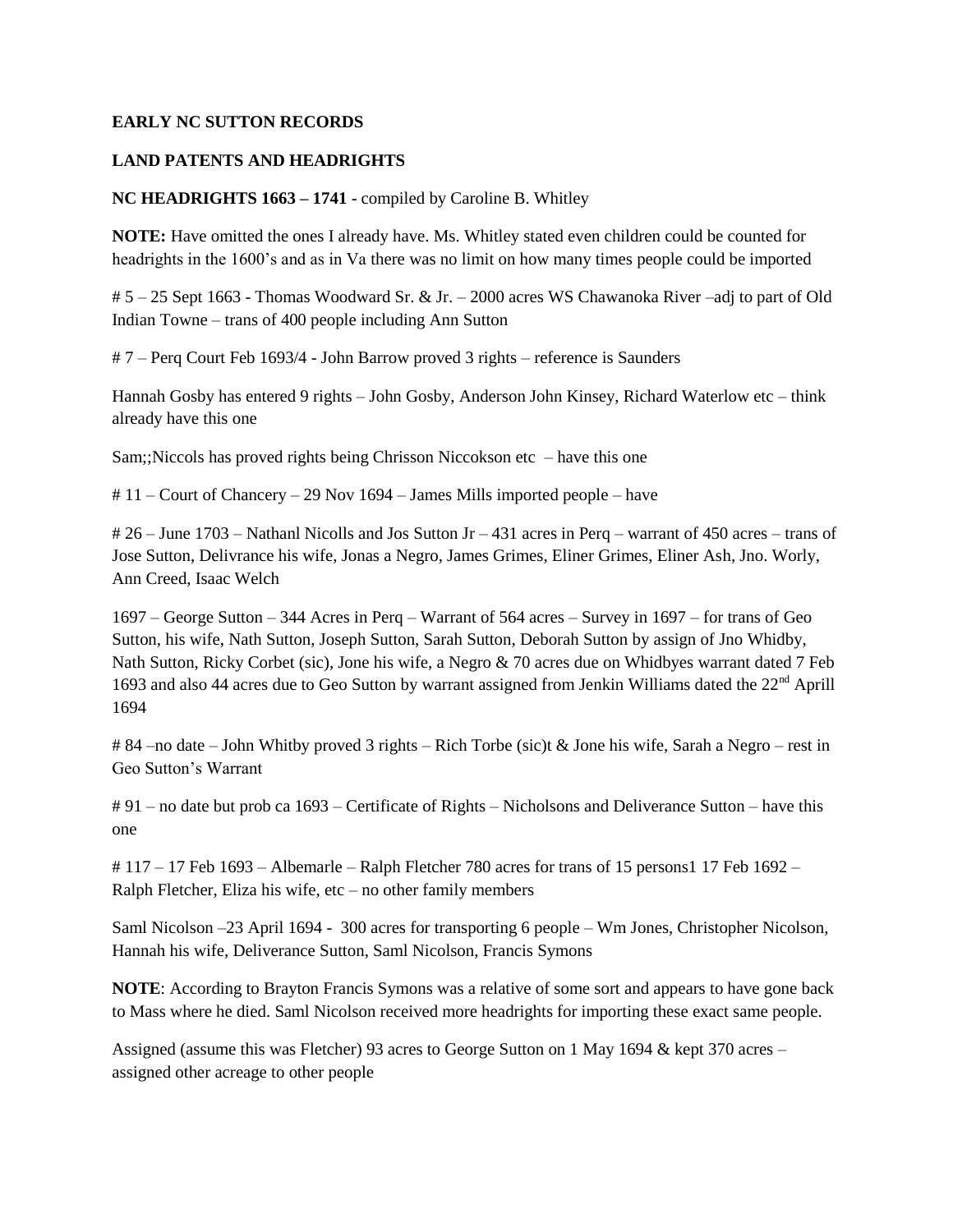3 May 1684, Patent to Joseph Sutton of the said county, planter, a tract of land containing 300 acres, lying upon the ES of Perquimans and being in the precinct of Perquimans in the county aforesaid.. the land being due to the said Joseph Sutton by and for the true transportation into the county aforesaid six persons – adj Deborah Sutton

### **ADDITIONAL LAND PATENT**

### **Can't find the one for George Sutton for 150 acres**

#2884 – Thomas Collins got land in 1717 adj Deep Creek, Christopher Sutton

## **NC ABSTRACTS OF LAND PATENTS – 1663 – 1730** by Margaret Hoffman

#9 – 24 April 1694 – John Barrows – 300 acres in Perq on Yawpim Creek adj mouth of Barrow's Creek, head of N Branch of sd Creek

**NOTE**: First grant to Barrow

#46 – 15 May 1694 – Captain Ralph Fletcher – 370 acres on Perq River adj mouth of swamp

**NOTE:** First grant to Fletcher

#10 – 1 March 1693/4 - John Gosby son of Hannah Gosby – 300 acres on ES Suttons Creek adj Joseph Sutton, a branch, near Anderson's house

#11 – 1 March 1693/4 – Sarah Gosby daughter of Hannah Gosby – 200 acres on ES Suttons Creek adj Anderson, mouth of Bull Branch

**NOTE**: Only Gosby of any spelling. There was a Cary Godby on Salmon Creek in Bertie in 1711 – 1716 mentioned several times

### **DEBORAH SUTTON**

#233 - \_\_\_\_ 1684 – Deborah Sutton, widow – 280 acres on ES Perq River adj creek & other lands of sd Deborah

#239 - \_\_\_\_\_ 1684 – Deborah Sutton, widow, 195 acres on ES Perq River adj SE side of Sutton's Creek

**NOTE:** Most likely these were patents that Nathaniel had applied for prior to his death

#2890 – 8 Oct 1717 – Richard and Nathaniel Sutton – 215 acres in Perq – adj Fork Swamp, Richard Whitley, Deborah Sutton, Joseph Sutton, James Anderson, George Sutton

## **ELIZA SUTTON**

#588 – 19 Aug 1713 – Eliza Sutton daughter of George Sutton – 125 acres in Perq called ye rich thicket – adj John Whitby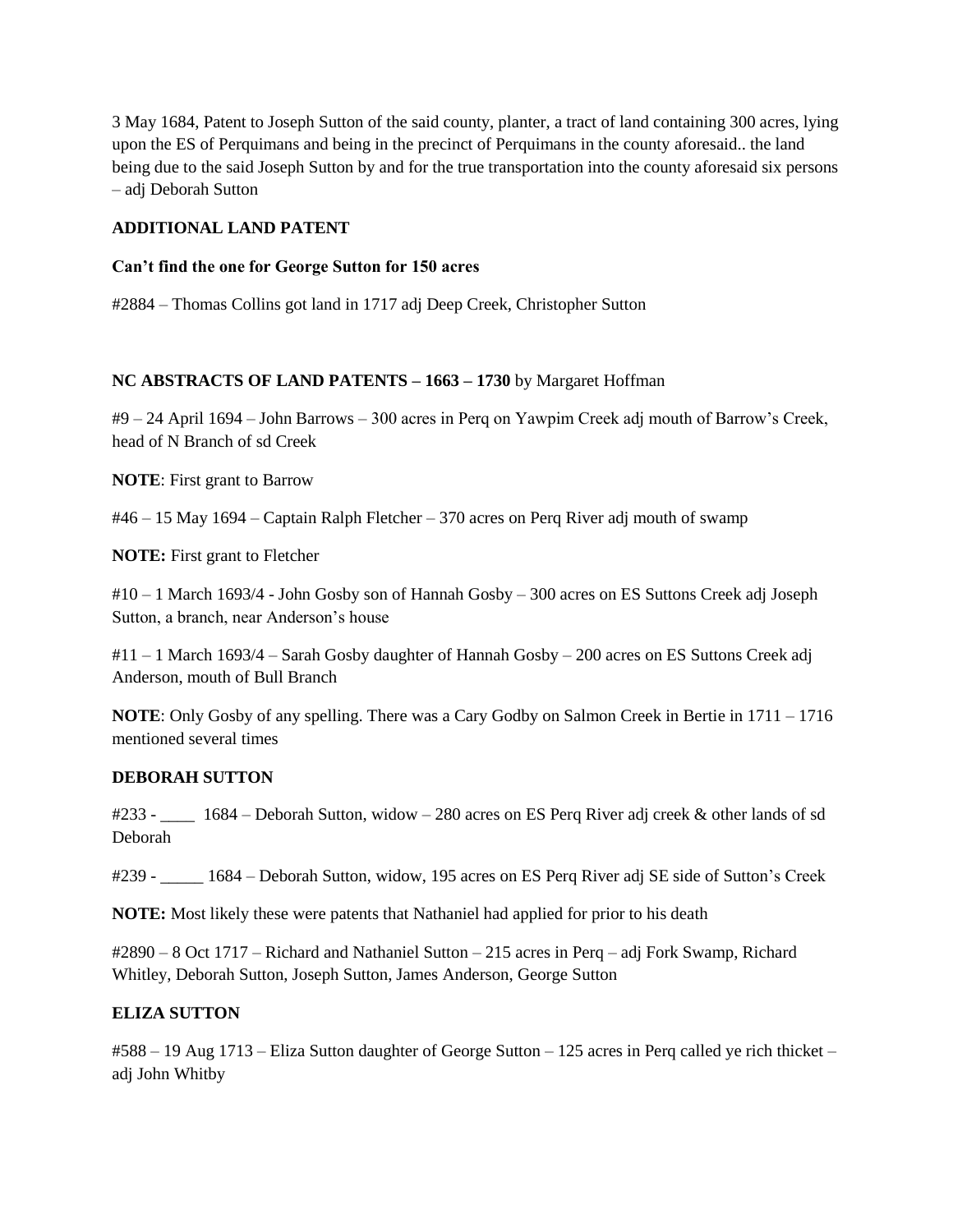#### **GEORGE SUTTON**

 $\text{\#48}-22$  May 1694 – 99 acres in Perq adj John Whitby

#315 – no date – George Sutton – 344 acres in Perq – ES Suttons Creek adj Joseph Sutton

**NOTE** According to deed it was on 10 June 1703 – Richard Sutton sold to Joseph Sutton Jr in 1722

#### **DEEDS**

#138 – 9 Oct 1722 – Richard Sutton to Joseph Sutton Junr – 200 pds for 344 acres – NE side Sutton Creek – a patent in the name of George Sutton my father on 20 June 1703

 $\text{\#140}-28$  August 1722 – Richard Sutton to Joseph Sutton Jr – 10 pds do assign right of the within mentioned Patent

#588 – 19 Aug 1713 – Eliza Sutton daughter of George Sutton – 125 acres in Perq called ye rich thicket – adj John Whitby

#879 – 11 Nov 1719 – George Sutton – 164 acres in Perq – head of Deep Creek called Rattlesnake Ridge

#### **DEEDS**

#### BOOK D

#124 – 6 Aug 1743 – Christopher Sutton to Edward Turner – 240 pds for 200 acres – head of Rattle Snake Ridge – part of which was granted to George Sutton on 11 Nov 1719 and 35 acres out of a survey for 260 belonging to me

#1777 – 30 March 1721 –George Sutton – 100 acres in Perq – NE Suttons Creek, adj Joseph Sutton Sr, Richard Whitby

#2890 – 8 Oct 1717 – Richard and Nathaniel Sutton – 215 acres in Perq – adj Fork Swamp, Richard Whitley, Deborah Sutton, Joseph Sutton, James Anderson, George Sutton

**NOTE:** Don't see some of the patents mentioned in the deeds

### **JOSEPH SUTTON**

#10 – 1 March 1693/4 - John Gosby son of Hannah Gosby – 300 acres on ES Suttons Creek adj Joseph Sutton, a branch, near Anderson's house

#313 – 20 June 1703 - Nathanl Nicolls and Joseph Sutton Jr – 421 acres in Perq adj Francis Tomes, Beaver Cove, hickory Land

#316 – no date – Nathaniel Sutton – 105 acres in Perq – ES Sutton's Creek adj Eye Branch, Joseph Sutton and ye swamp

#315 – no date – George Sutton – 344 acres in Perq – ES Suttons Creek adj Joseph Sutton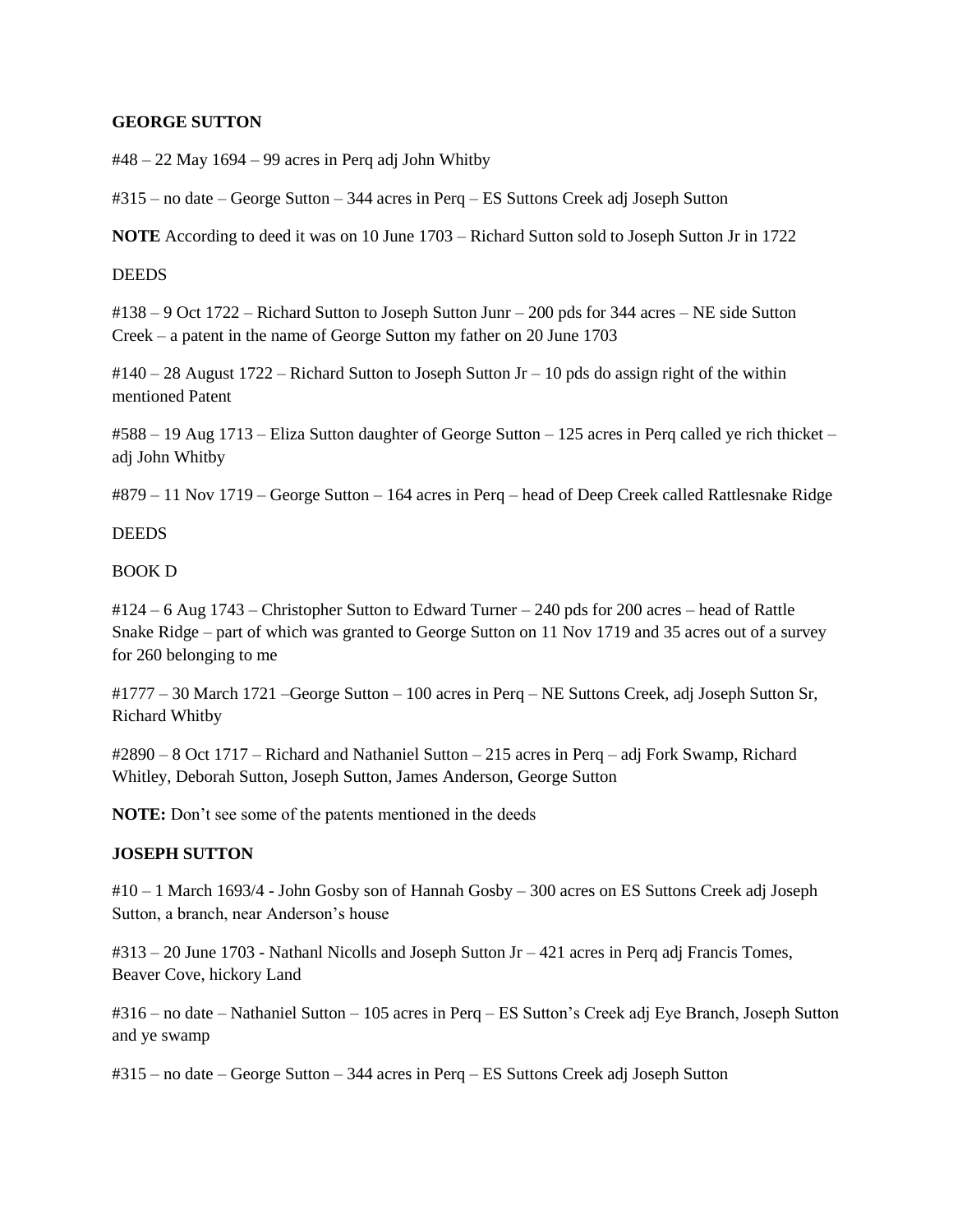#589 – 1 Oct 1712 – Joseph Sutton Senr – 175 acres in Perq adj James Newby, Thomas Boswell

#777 – 30 March 1721 –George Sutton – 100 acres in Perq – NE Suttons Creek, adj Joseph Sutton Sr, Richard Whitby

#2890 – 8 Oct 1717 – Richard and Nathaniel Sutton – 215 acres in Perq – adj Fork Swamp, Richard Whitley, Deborah Sutton, Joseph Sutton, James Anderson, George Sutton

#3062 – 1 March 1719/20 – Joseph Sutton - 470 acres NS side Perq River, adj himself, William Wood, Richard Witby, Benjamin Nicholson at Rattlesnake Ridge

**DEEDS** 

BOOK B

#128 – 10 Oct 1721 – Joseph Sutton Jr to Richard Whedby – 325 acres adj sd Whedby – ½ tract surveyed on 25 Jan 1719/2- containing 470 acres

#3156 – 1 April 1713 – Josh Sutton Senr – 300 acres in Perq – adj Suttons Creek and eye branch

**NOTE**: This would be Joseph, I think

#1778 – 30 March 1721 – Joshua Toms and Ezell Mandling – 176 acres NE Perq River adj Rattlesnake Ridge and Joshua Sutton

**NOTE**: Think this would also be Joseph unless we find a Joshua this early

## **NATHANIEL SUTTON**

#316 – no date – Nathaniel Sutton – 150 acres in Perq – ES Sutton's Creek adj Eye Branch, Joseph Sutton and ye swamp

#2890 – 8 Oct 1717 – Richard and Nathaniel Sutton – 215 acres in Perq – adj Fork Swamp, Richard Whitley, Deborah Sutton, Joseph Sutton, James Anderson, George Sutton

### **RICHARD SUTTON**

#2890 – 8 Oct 1717 – Richard and Nathaniel Sutton – 215 acres in Perq – adj Fork Swamp, Richard Whitley, Deborah Sutton, Joseph Sutton, James Anderson, George Sutton

### **COLONY OF NC 1735 – 1761 Abstracts of Patents – Vol 1** – by Margaret Hoffman

### NO SUTTONS IN PERQUIMANS

#960 – 25 May 1757 – John Sutton - 275 acres Johnston Co in Bucklesberry adj Thomas Uzzell, John Row, and land sd Sutton lives on which was taken up by John Giles

#2736 – 4 April 1745 - 250 acres Craven, NS Neuse adj ES Stirrup Creek, John Wiggins and Neuse River Bank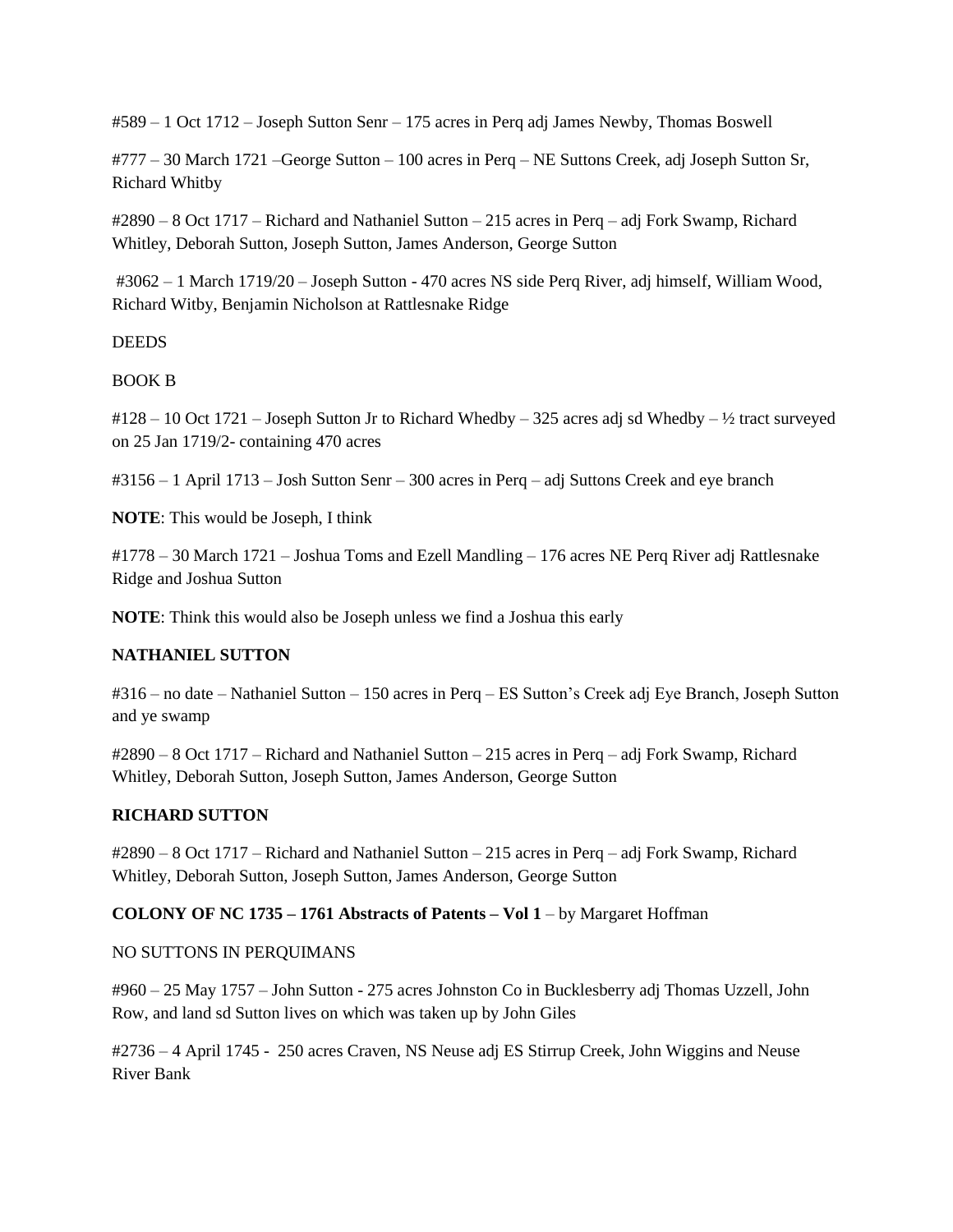CRAVEN CO – 17 Sept 1748 – 160 acres – survey for John Giles – adj Archibold Mukelro – various spellings of Mukelroy, Mackelroy, MacLearan

There was also a John Giles in Bladen Co about this time

#5065 – 7 Oct 1756 – Thomas Uzzell – 138 acres in Johnston Co – NS Neuse in Bucklesberry adj John Turner and John Giles

#7003 – John Giles – 14 Oct 1748 – 160 acres – Craven Co – SS Neuse – SS Bucklesberry Pocoson adj Island in sd Pocoson called Archibal Mackiroy's Island – recorded by order of Council on 24 Dec 1763

## **THIS WAS THE LAND PATENT IN THE POSSESSION OF CLELLON SUTTON To JOHN GILES**

#2885 – Archibald Mackiroy – 20 April 1745 – 250 acres Craven – NS Neuse on a branch of Falling Creek

**NOTE:** First mention of Bucklesbury in the Hoffman book index was the John Sutton Patent in 1757 – the Giles entry was not in the index

**NOTE:** See if we can find a description of the land of Hardy Sutton and see if it corresponds to the description in the Giles Patent

## **MISC**

BERTIE< CHOWAN< CURRITUCK< QUIT RENTS – old Albemarle Co 1735 – Quit rents

Bertie – John Suitton – 100 acres

Perquimans

Joseph (Minor) 215 acres

Richard 250 acres

Christopher 451 acres

Elizabeth 105 acres

Mary 64 acres

Above 2 were sisters

Joseph 300 acres

John Herring had land in Bucklesberry – is there some connection given the name Simon and James?

Carteret Co Deed – Dr. Joseph Sutton was originally from Duplin Co – in the Newport area by  $1741$  – Will of his father in law Enoch Ward found in Craven Co Deed Book 1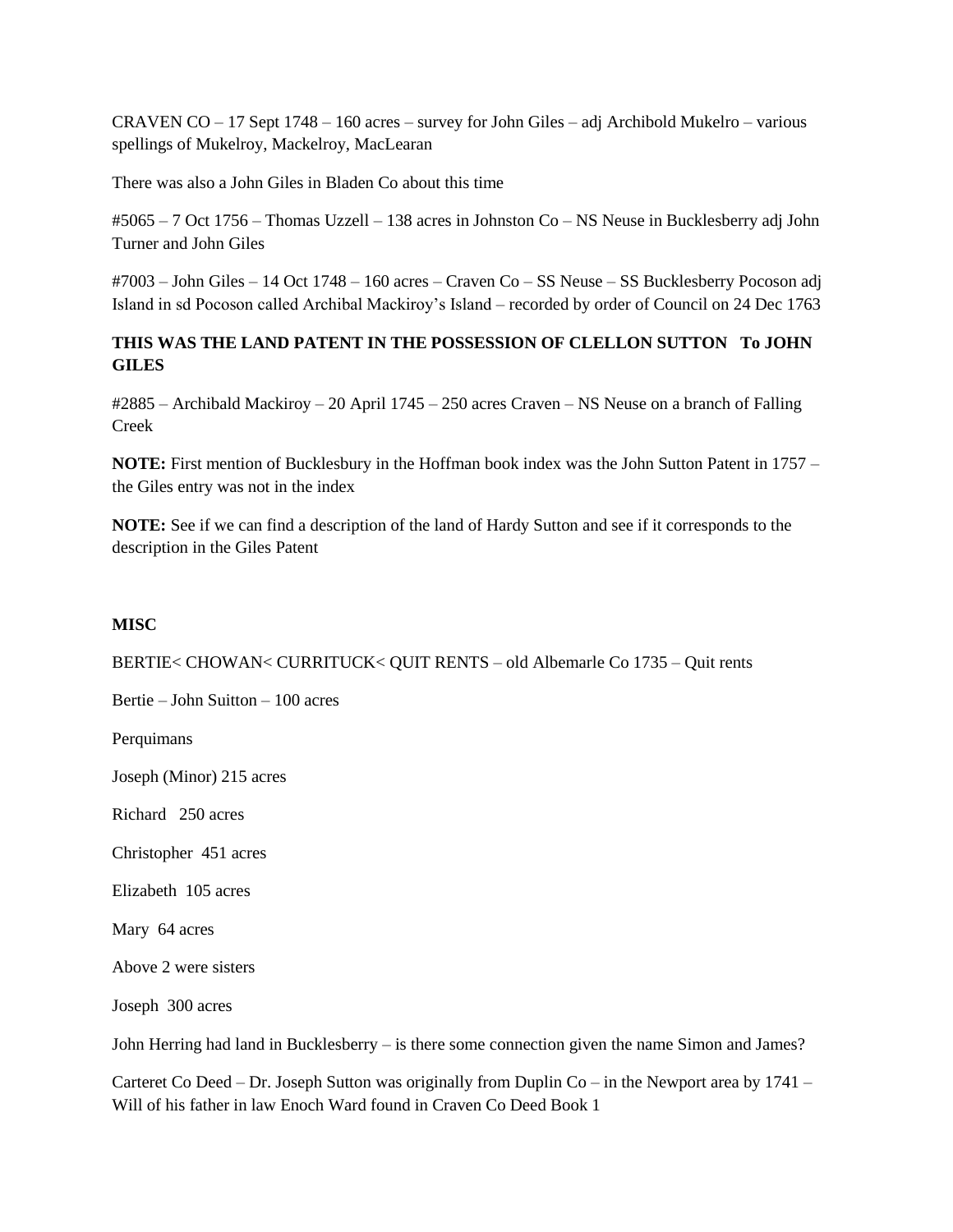#### **NC ADMINISTRATION BONDS 1680 – 1778**

#### NC JOURNAL XIX #1

1688 Albarmarle County - David Jones – Africa Jones, wid

- 1753 Bertie Co Elizabeth Jones Thomas Jones
- 1742 Bertie Co George Jones Henry Avarett
- 1718 no county John Jones Elizabeth Jones
- 1754 no county John and Henry Jones Thomas Jones
- 1754 Chowan Co Jones Jones Sr James Villars Pottoxfin ???
- 1735 no county Thomas Jones Jacob Sawyer
- 1754 Chowan co Thomas Jones Eliz Jones

others in other counties

#### **EARLY LIVESTOCK OWNERS – 1724 – 1741**

NC JOURNAL BOOK XI #4 – in Bertie, Edgecombe, Franklin, Granville, Halifax, Hertford, Martin, Nash, Northampton, Warren and Washington Counties

P 9 - 1729 – Joseph Jones, Eliza/ Jones, Hercules Jones Bonner

Same page – no date – my Hardy's, Joseph Jones, John Jones

P 12 – maybe 1724 – Mary Jones, Owen O'Daniel

P 15 – no dates – Charles Jones, Charles Jones, Jr, Mary Jones daughter of Charles Jones, Sarah Jones dau of Charles

P 21 – Jno Jones son of Charles – 1730 (probably Hertford area since the Wynns are on this page)

P 31 – 1731 – Charles Sowell, Sarah daughter, Eliz youngest daughter of Charles Sowell dec

### **ALBERMARLE BOOK OF WARRANTS AND SURVEY'S 1681 – 1706**

NC Journal Vol XVII #2

1694 – Wm. Jones proved 4 rights – Wm. Princ ?, Sarah Prince ???, Wm. Prince – assignment from Eliz Mowbery

1694 – Cornelius Jones – 9 rights – 2 children Cornelius and Eliz – no others of interest

1694 – Charles Jones – 6 rights – bought of Eliz Mowbery – Jno and Hugh Jones – no others of interest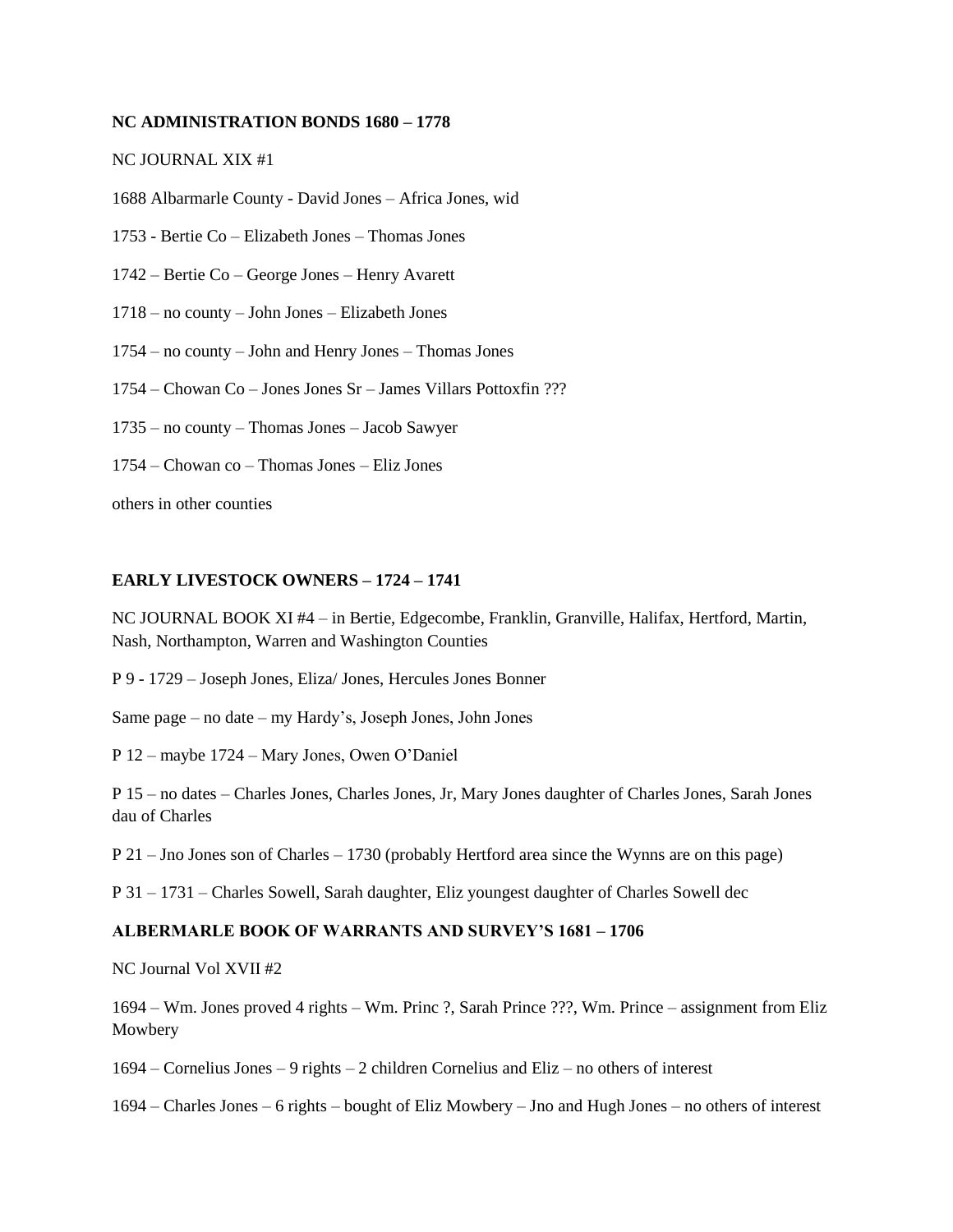1694 –Jno Jones – 4 rights – Jno Jones, Susanah and Eliz Jones, Sarah Davis – warrant for 200 acres

1694 – Matthew Williamson – 6 rights – Rich Jones, Mary Jones etc

1694 – Elizabeth Mowbery – 15 rights – Wm. Jones Sr, Wm Jr – first 9 she gave to her son Wm – Jno, Hugh Jones (she sold to Charles Jones)

1694 – Saml Nicolson. 300 acres for 6 rights – Wm. Jones, Christopher Nicolson, Hannah his wife, Deliverence Sutton, Saml Nicolson, Francis Symns

1694 ?? – Eliz Boursby – 12 rights including Mercy, Thos, Jones, Mercy, John and Mercy Relfe

1679/80 – Robert Jones – 4 rights – himself, Eliz his wife, Forganare Jones, Roger Adams

1679 – Shaftsbury Prec – David Jones – 3 rights – himself, Affricia his wife – Jonathan Jones the son of David got the patent

ca 1694 – Chowan – Dr. Godfrey Spruelle and family – Godfrry Jr. Joana, Susannah, Anna Margeritta, Samll and Nicholas Phelps, and Sarah Walker

ca 1694 – Charles Jones – 6 rights – Charles, Ann & others

1693 – Jno Jones 3 rights – Rich William Ann his wife, David Lewis, John Jones, wife Eliz, Jno Jones, William Jones

#### NO LUTERTONS

1693/4 – Hannah Gosby – 500 acres for 10 rights – John Gosby, John Andersson etc – no Suttons –she was a widow – land adj to Joseph Sutton on Sutton Creek

1694 – John Whitby – 3 rights – "put into George Sutton's warrant"

1694 – Ralph Fletcher assigned to George Sutton 93 acres

1694 – Jenkins Williams assigned right to George Sutton

1694 – Surveyed for George Sutton – 99 acres – does not give location

### **CORN TAX**

NC Journal Nov 1986 – article by Raymond Winslow

No date Winslow thinks ca 1716

Appears a lot of this document was unreadable

No first name Jones – 1

Capt Jones – 5

Hen Jones – 1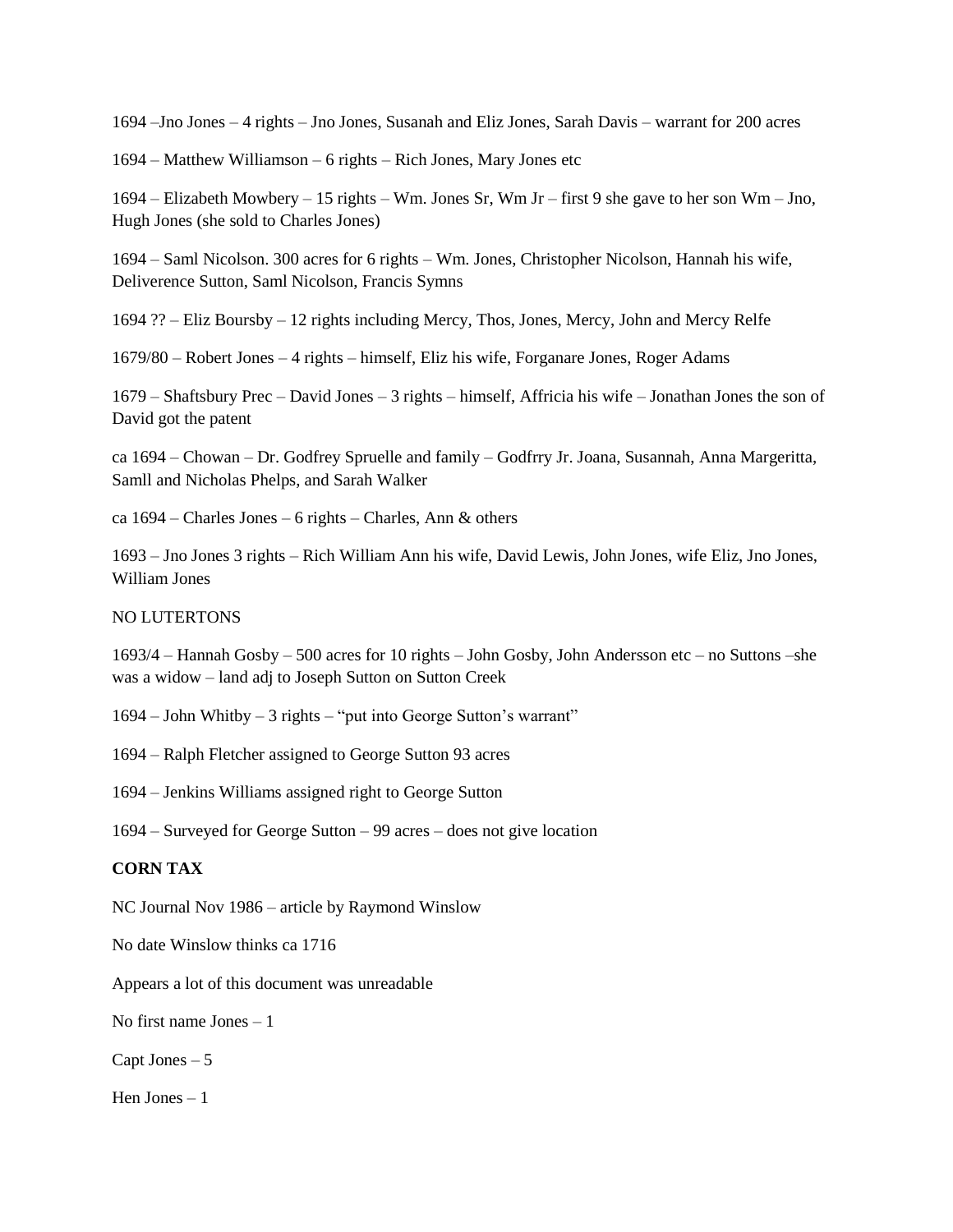T. Jones, D Jones – 2 John Jones,  $Jr - 1$ John Jones, George Haughton

Chow Prec

Thomas Luton - 3

Thomas Luton and Constance – 2

Perquimons Prec

George Sutton – 1

Jos Sutton – 3

Jos Sutton –  $2$ 

Nath Sutton  $-1$ 

Nathan Sutton  $Sr - 1$ 

Deb McLendon - 1

#### **COLONIAL CENSUS OF NC – LAND RIGHTS PROVED – 1741 – 1752**

NC JOURNAL VOL XIII #1

Archibald Mackelroy – Craven – Sept 1743/4

NO GILES

Thomas Sutton – assign from Jos Bryan – Craven – April 1745

#### **NC LAND GRANTS – 1663 – 1700**

NC GEN JOURNAL Vol 5 #2

Capt Thomas Luten – Chowan – 226 acres near Mattacomach Creek Swamp – 17 April 1697

Geo Sutton – 130 acres Chowan – 16 May 1703 – adj Richard Lewis, Jno Jones

George Sutton – 344 acres – Perq Pct – Sander's dock land on Perq River – no date but probably ca 1702/03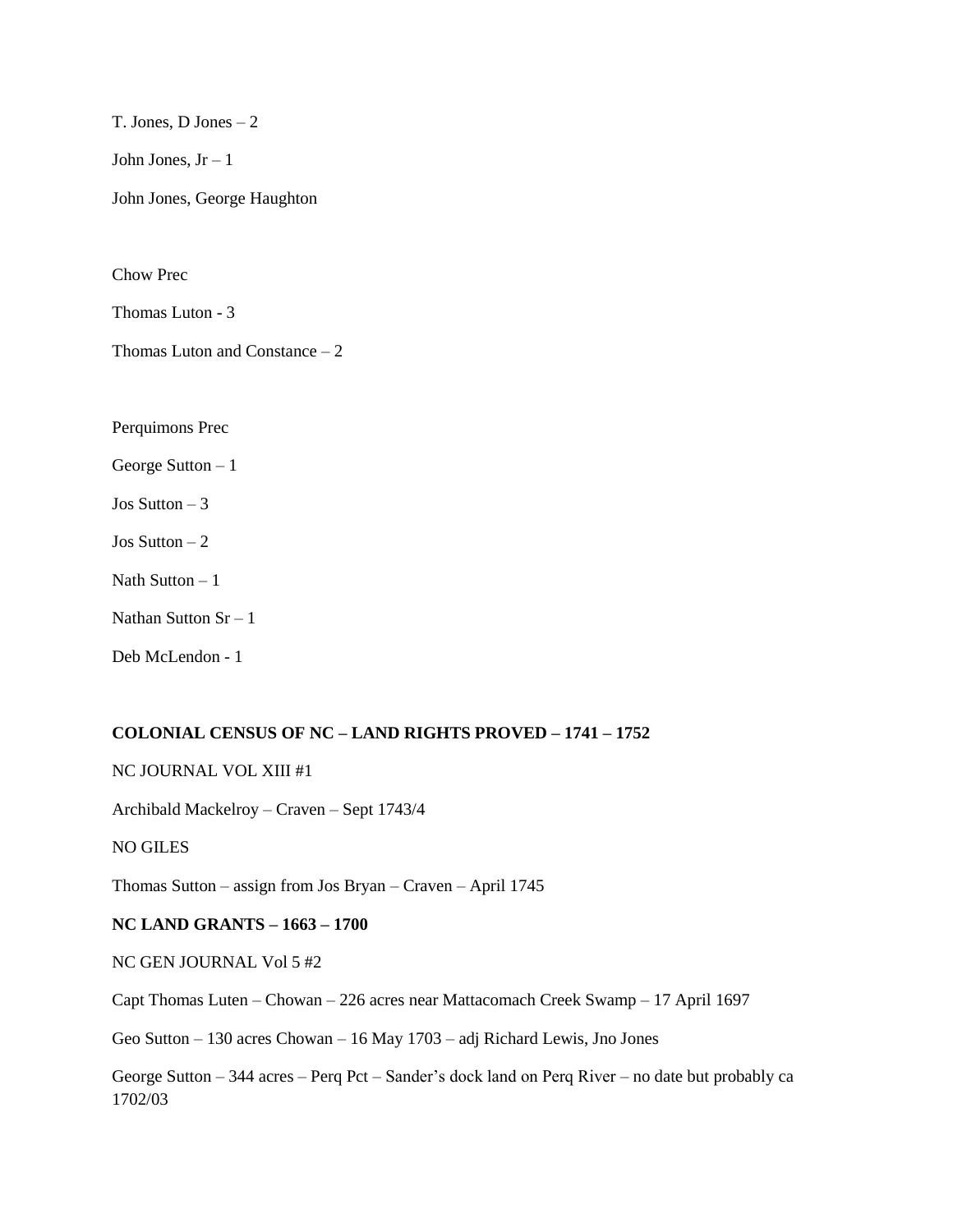Nath Sutton – 105 acres Perq Prec – ES Sutton's Creek adj Jos Sutton – no date

Nath Nicolls (Nicholson WPJ) – 105 acres Perq Prec adj Jos Sutton, Jno Whidley, Nath Sutton – no date

Capt Thomas Luten – 126 acres Chowan Prec – WS Main Swamp of Mattacomack Creek adj self – 13 May 1703

Christopher Nicolson – 122 acres (no county but may be Perq) NW side of head of Sutton Creek adj Samuel Nicholson – 30 March 1702

### **NC ESTATE PAPERS – 1669 – 1759**

NC JOURNAL VOL X #4

Jno Lewerton – 1712 – no county

Thomas Jones – 1713

Epram Luerton – no date

Jno Jones - 1719

### **COUNCIL PAPERS AND JOURNALS – 1663 – 1772**

NC JOURNAL VOL XI #4

Wm. Lewerton – 94 acres – 1680 (by NC)

21 Jan 1715 – Major Tho Luten ext of Wills of Mrs. Ester Pollock dec and Honorable Col Thos Pollock her late husband – note mentions Thomas son of Major Thomas

COUNCIL JOURNAL 1734 – 1743

1 March 1735 – Edward Moseley Esqr ext of Will of Capt Nicholas Crisp has in his possession property belonging to the children of Mr. George Duran – Anne, Mary, Sarah, Elizabeth and George – Anne the eldest daughter md Joseph Buncomb

No XIV

Nuncupative Will of Anne Durant widow of George – already have somewhere

Will of Joseph Sutton – 20 Jan 1674 – wife Deliverence etc

1718 Tax list

Sutton, Sarah - 270 - 0

#### ARREARS OF QUIT RENTS.

ACCOUNT of the Receipt of one-half of the arrears of His Majesty's Quit Rents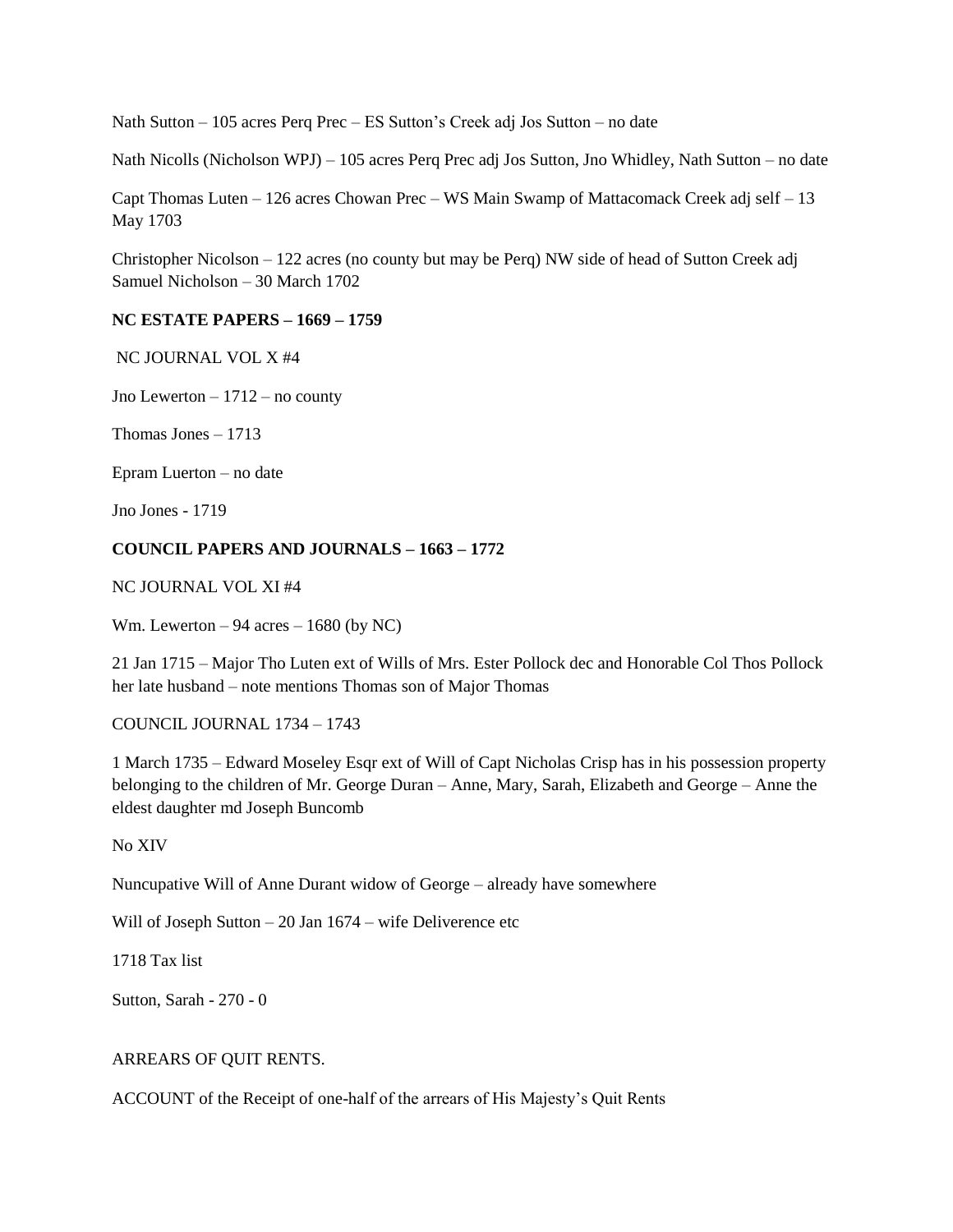for Albemarle County (vizt) from 29 September 1729, to March 1732, Computed at the difference of Seven for one pound Sterling in the currency of this Provisce—12 June, 1735.

| Bertie Co               |     |
|-------------------------|-----|
| Sutton, John            | 100 |
| PERQUIMANS Rec          |     |
| Suttons, Joseph (Minor) | 215 |
| Sutton, Richard         | 250 |
| Sutton, Christopher     | 451 |
| Sutton, Elizabeth       | 105 |
| Sutton, Mary            | 64  |
| Sutton, Joseph          | 300 |
| Chowan Pre              |     |
| Sutton, Thomas          | 318 |

### **NC COLONIAL RECORDS** by SAUNDERS

### **CHRISTOPHER**

### **Vol 2**

P 608 - April 11, 1704

Upon Peticon of Christopher Sutton praying his Estate out of Samuell Nicholson his Guardian's hands.

Ordered that the Sd Suttons Peticon be Ejected.

### VOL 22

P 254 - Account of North Carolina income and expenses, including quit rents arrears Allen, Eleazer, 1692-1750 June 12, 1735 - September 29, 1735

Richard – no of acres pd 451 - Perq

### **DEBORAH**

**P 621 -** P 621 - North Carolina. Precinct Court (Perquimans Precinct) April 10, 1705

Upon peticon of Henry Bonner praying the Estate of Deborah Whitby his now wife out of the hands of Dennis Macclendon Guardian of the Sd Deborah.

Orderd that Dennis Macclendon deliver unto the peticonr all the Estate of Deborah the peticonrs now wife into the hands & Custody of the peticonr.

P 626 - North Carolina. Precinct Court (Perquimans Precinct) October 09, 1705 - October 10, 1705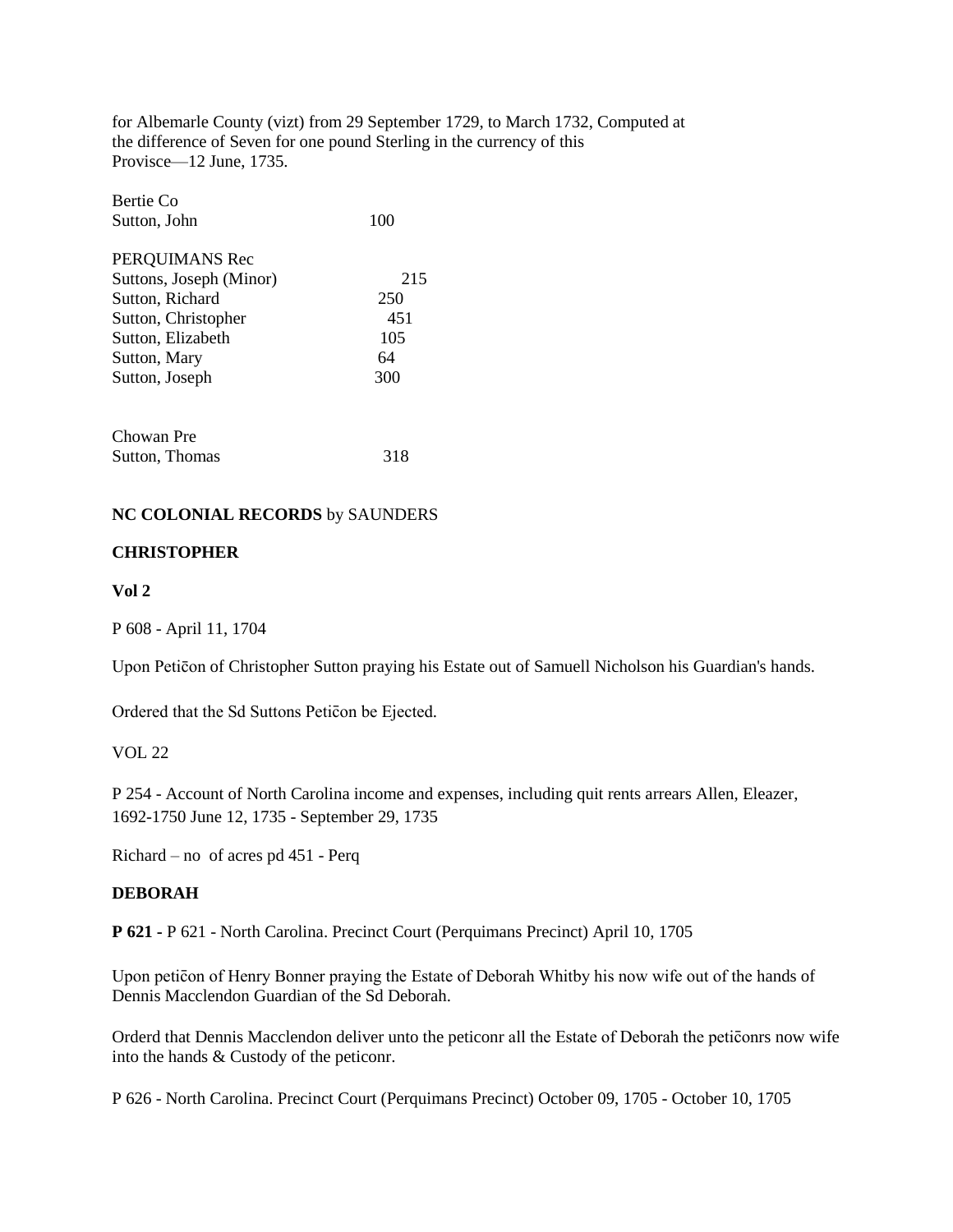Complt being made to this Court by the orphans of George Sutten deced That Abraham Warren their Guardian hath given them Imoderate Correccon & deprived them of Competent Sustenance,

Orderd That Dennis Macclendon take into his Custody Elizabeth & Deborah Sutten two of the aforesd Orphans & all their reall & personall Estate whatsoever & be accountable for the same when thereunto legally called.

Orderd that Nathaniel Sutton take into his Care & Custody Richd Sutten one of the aforesd Orphans & all his reall & personall Estate whatsoever & be accountable for the Same when thereunto legally called.

Orderd that A Bond past by Abraham Warren, Samuel Nicholson & James Oats for the aforesd Orphans Estate be null & void to all intents & purposes.

## **DELIVERANCE**

VOL 1

P 394 **-** North Carolina. General Court November 26, 1694 - November 30, 1694 - Samll Niccols has proved his rights being Chrissor Niccolson Hannah his wife Deliverance Sutton Samll Niccolson ffrances Simons Hannah Niccolson in all Six Rights.

### **ELIZABETH**

VOL 1

P 436 **-** North Carolina. General Court November 26, 1694 - November 30, 1694 - James Mills proves his right to eight hundd and fifty acres of land by the Importacon of James Mills, Edw Conquest, Geo Sutton and his wife Nathan1 Sutton, Joseph Sutton, Mary Gosby Eliz Sutton, Wm Hague, Nathaniell Marker, one Negr servt, James Hunds Jno Pinck and his wife Jane Garrett, Jno Overton Joseph Pitts.

P 626 - North Carolina. Precinct Court (Perquimans Precinct) October 09, 1705 - October 10, 1705

Complt being made to this Court by the orphans of George Sutten deced That Abraham Warren their Guardian hath given them Imoderate Correccon & deprived them of Competent Sustenance,

Orderd That Dennis Macclendon take into his Custody Elizabeth & Deborah Sutten two of the aforesd Orphans & all their reall  $\&$  personall Estate whatsoever  $\&$  be accountable for the same when thereunto legally called.

Orderd that Nathaniel Sutton take into his Care & Custody Richd Sutten one of the aforesd Orphans & all his reall & personall Estate whatsoever & be accountable for the Same when thereunto legally called.

Orderd that A Bond past by Abraham Warren, Samuel Nicholson & James Oats for the aforesd Orphans Estate be null & void to all intents & purposes.

### VOL 22

P 254 - Account of North Carolina income and expenses, including quit rents arrears Allen, Eleazer, 1692-1750 June 12, 1735 - September 29, 1735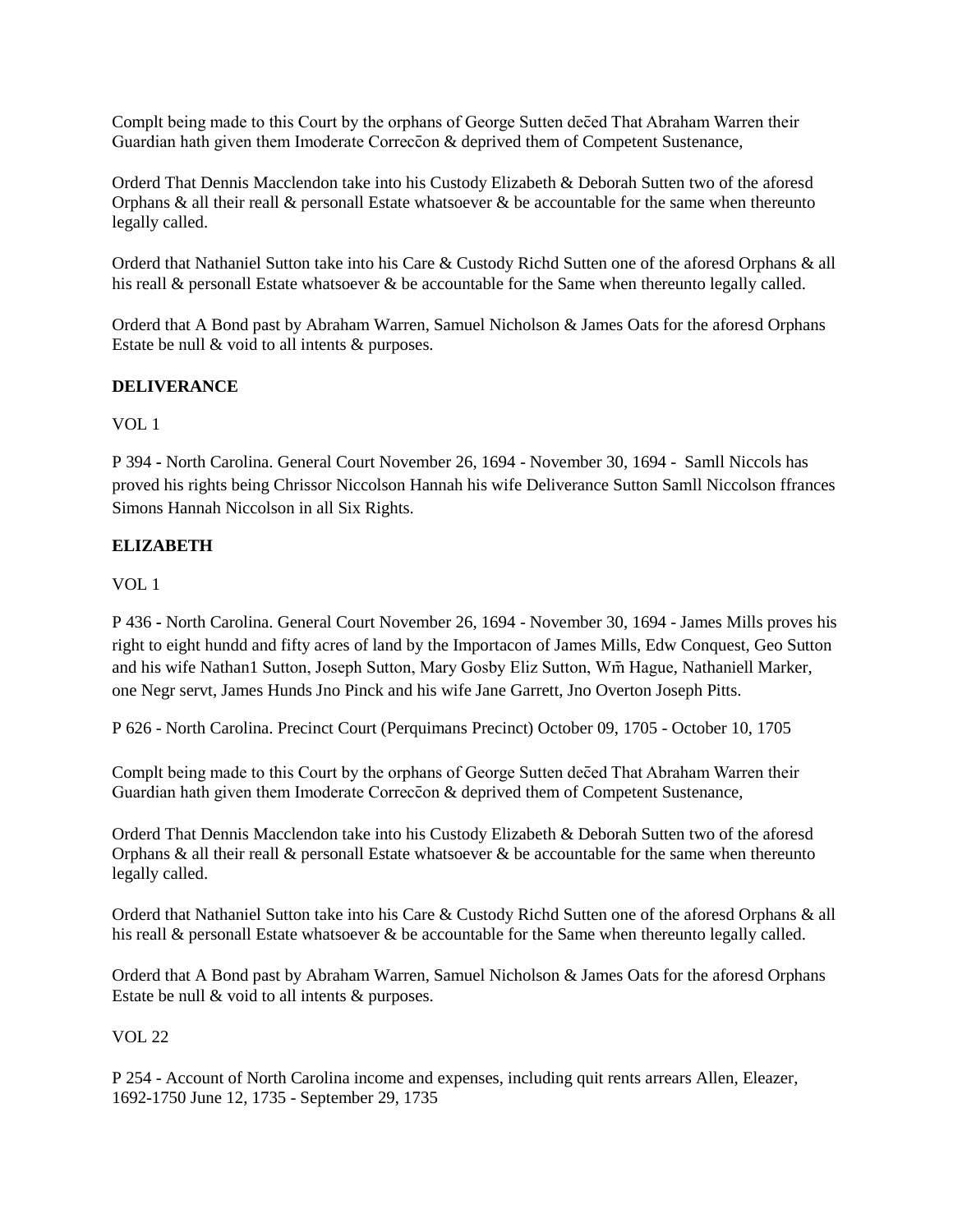P 105 acres - Perq

### **GEORGE**

VOL 1

P 436 **-** North Carolina. General Court November 26, 1694 - November 30, 1694 -James Mills proves his right to eight hundd and fifty acres of land by the Importacon of James Mills, Edw Conquest, Geo Sutton and his wife Nathan1 Sutton, Joseph Sutton, Mary Gosby Eliz Sutton, Wm Hague, Nathaniell Marker, one Negr servt, James Hunds Jno Pinck and his wife Jane Garrett, Jno Overton Joseph Pitts.

P 564 - North Carolina. Precinct Court (Perquimans Precinct) April 14, 1702

Upon A Peticon of Richard Whedby that He Might Chuse Mr ffrancis ffoster His Garden ordered yt Mr ffrancis ffoster take into His Custodie ye Estate of ye Sd Richard Whedby And An Inventory to take of ye

--------------------- page 564 --------------------

Sd Estate And bring to ye Next Court held for Orfens And give bond for ye Estate.

Upon A peticon of Georg Sutten and Nathanell Sutten to Chuse thare Garden ordered that Nathanell Nicholson take Care of George Sutten he Haven Chosen Him for his garden And that Joseph Sutten Juner take Nathanell Sutten Into his Care He Haven Chosen him for his garden.

Upon A Peticon of Debro Whedby that She may Chuse Hir Garden And Shee Chusen of Joseph Sutten Sener

Ordered that ye Sd Sutten take ye Sd Debro Into His Care And Hir Estate Also And An Invetory of Hir Estat to take And bring It to ye Next orfens Cort And give bond for ye Estate

July 1702

At a Court Holden At the House of Capt James Coles the Secont tuesday in July 1702 for the prcinct of Piquimons prsent Capt Ralph ffletcher Judg Mr ffrancis ffoster Mr William Bartlet

Joseph Sutten sener vars Denis Macklenden and Debro His Wife

In a plea of ye Case for the Estate of Debro Whedby given by A ded egift given by Hir ffather John Whedby ye Saide Mackclenden is ordered to deliver ye Sd Estate in Kinde as It was given Ales Excecution.

RALPH FFLETCHER FRANCIS FOSTER WILLIAM BARCLIF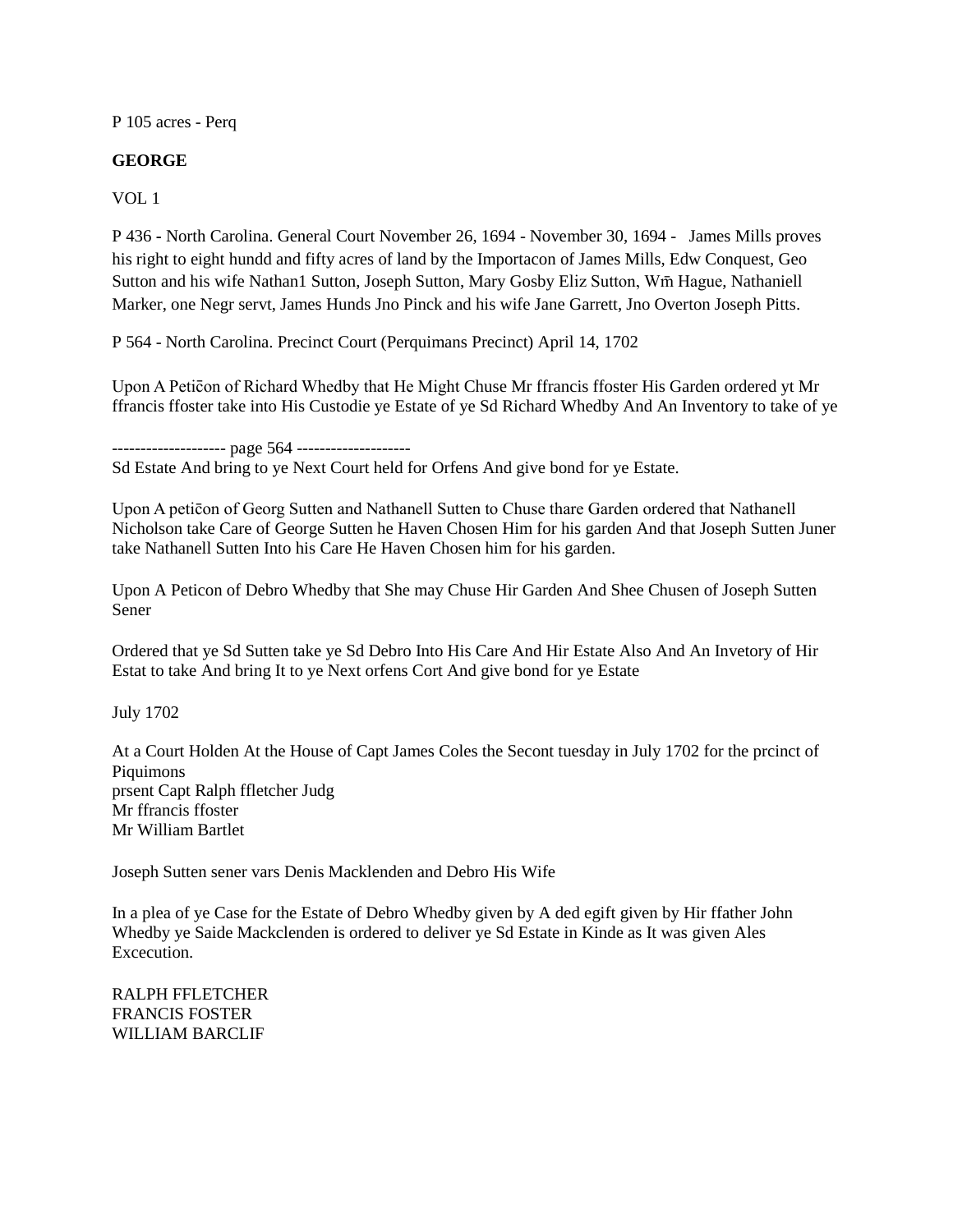P 494 - Minutes of the Perquimans Precinct Court North Carolina. Precinct Court (Perquimans Precinct) July 11, 1698

ordered that Georg Sutten be overseer of ye High Wayes beginen at ye usal place at deep Creck and so to ye Run of Suttens Creck

P 613 - North Carolina. Precinct Court (Perquimans Precinct) - October 10, 1704 Volume 01,

Upon Peticon of Nathanl Sutton praying to be appointed Guardian of Richard Sutton Orphan & Son of George Sutton deced.

P 626 - North Carolina. Precinct Court (Perquimans Precinct) October 09, 1705 - October 10, 1705

Complt being made to this Court by the orphans of George Sutten deced That Abraham Warren their Guardian hath given them Imoderate Correccon & deprived them of Competent Sustenance,

Orderd That Dennis Macclendon take into his Custody Elizabeth & Deborah Sutten two of the aforesd Orphans & all their reall  $\&$  personall Estate whatsoever  $\&$  be accountable for the same when thereunto legally called.

Orderd that Nathaniel Sutton take into his Care & Custody Richd Sutten one of the aforesd Orphans & all his reall & personall Estate whatsoever & be accountable for the Same when thereunto legally called.

Orderd that A Bond past by Abraham Warren, Samuel Nicholson & James Oats for the aforesd Orphans Estate be null & void to all intents & purposes.

VOL 11

P 550 - North Carolina. General Court March 31, 1724 - April 04, 1724

On the Petition of Sarah Sutton widow relict of George Sutton of perquimons prcinct deceased praying this Court to appoynt indifferent persons to make division of the personall Estate of her said Husband as the Law in that case made directs Orderd that Charles Denman Richard Ratcliff. Richd Skinner and Jonathan Phelps who were appoynted appraisors or any three of them do make division of the said Estate according to the prayer of the petitioner and as the Law in that case made directs

On the petition of Nathaniel Sutton (on the behalf of the heirs of George Sutton late of perquimans prect decd who dyed intestate) praying this Court to appoynt indifferent persons to divide the same as the law directs. Orderd that Charles Denman Richard Ratcliff Richard Skinner & Jonathan phelps who were appointed appraisors of the said Estate or any three of them do make division of the same according to the prayer of the petor as the Law directs.

## **JAMES**

## **VOL 4**

**P 346 -** North Carolina. Council March 01, 1739 - March 06, 1739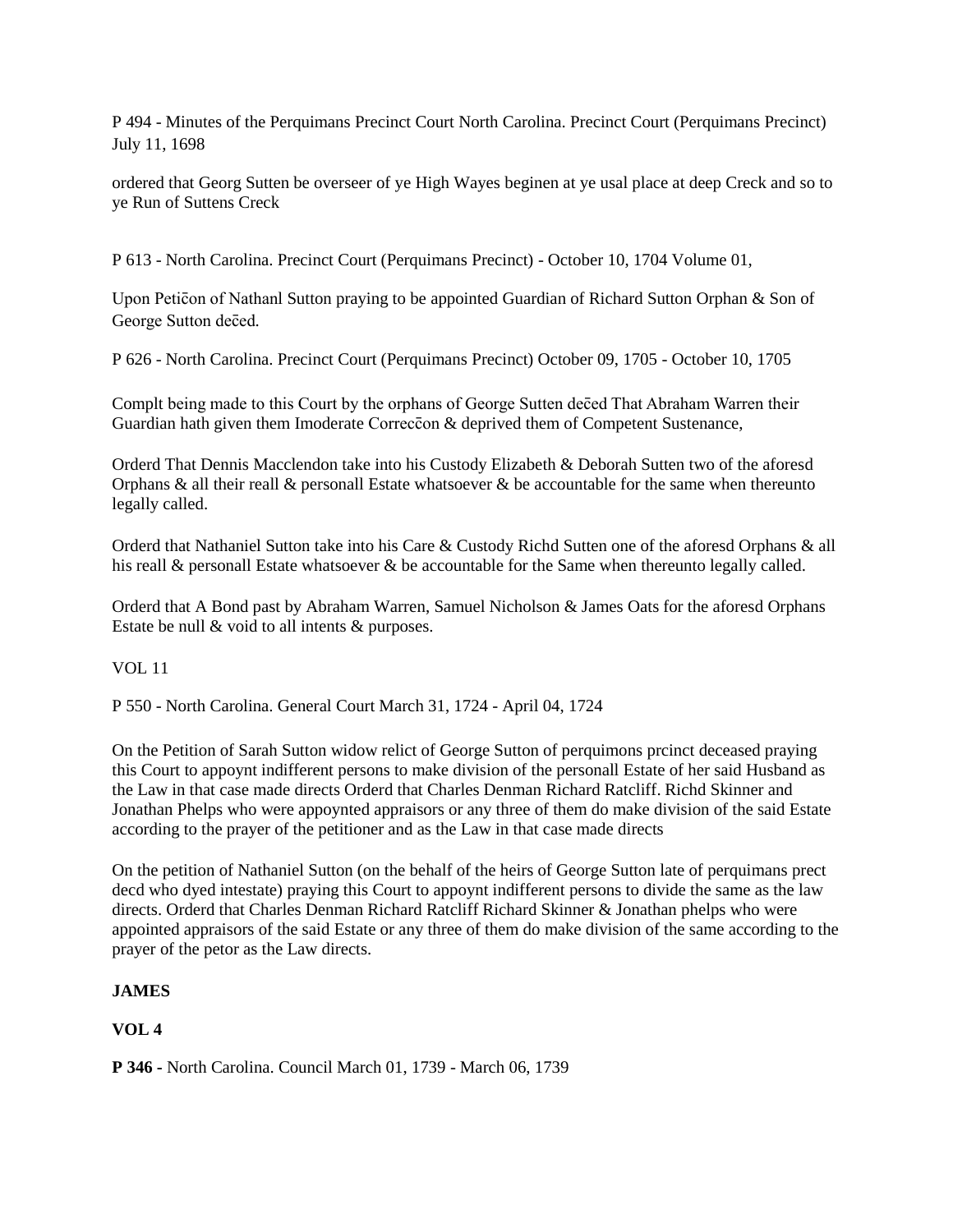For Perquimons—McRora Scarbrough Esqr, Thos Docktern, Jno Stepney, Jas Sumner, Jas Sitterson, Jas Morgan Junr, Nath Carruthers, Jno Whadbee, Jno Stevenson, Clemt Hall, Jas Sutton, Thos Weeks.

NOTE: Could this be Joseph

### **JOHN**

## **VOL 11**

P 574 - North Carolina. Council

October 05, 1725 - October 31, 1725

Read the Petition of John Sutton Shewing that in April 1722 John Procter obtained a patent for 370 Acres of Land lying Bertie prect which is not seated &c Therefore prays a Lapse patent for the same

Ordered a patent Issue as prayed for

VOL 4

P 522 - Minutes of the Lower House of the North Carolina General Assembly North Carolina. General Assembly February 05, 1740 - February 27, 1740

Bertie & Edgecombe jurymen – John and Thomas Sutton

VOL 22

P 162 – A John Sutton in Granville Co Militia 1771

P 243 - Account of North Carolina income and expenses, including quit rents arrears Allen, Eleazer, 1692-1750 June 12, 1735 - September 29, 1735

Arrears of quit rent – Bertie Co – John Sutton – 100 acres

### **JOSEPH**

VOL 1

P 305 - Petition from the inhabitants of Albemarle County concerning rebellion in Albemarle County

Sturgeon, John; Et Al. June 30, 1680

To his most Sacred Majsty Charles the 2d King of England, Scoteland, France & Ireland Defendr of the Faith &c.

The humble Petition of ye Inhabitants of Albemarle County in Carolina, whose names are undr written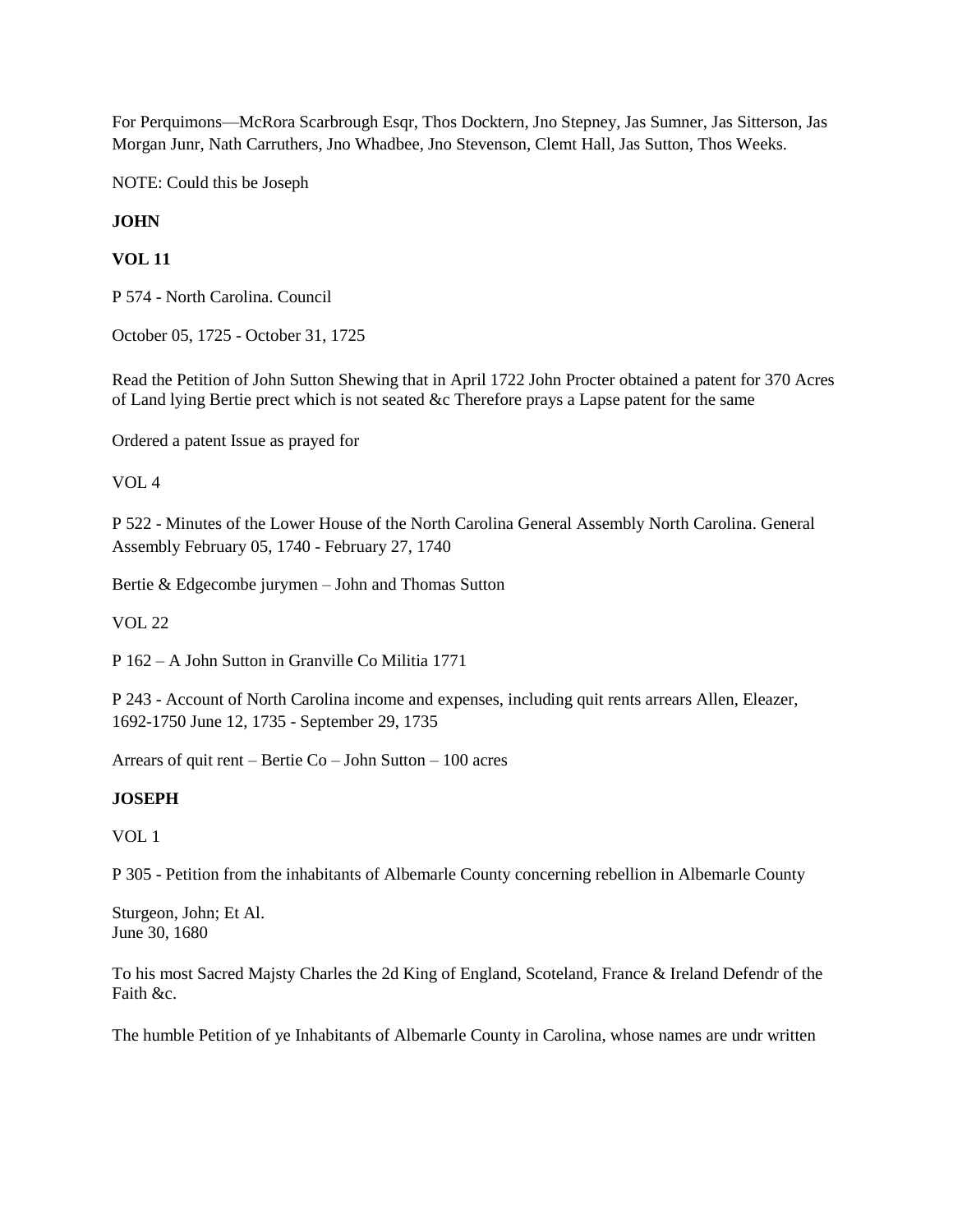Humbly Sheweth to yr Majesty

That whereas yr Majys Petitionrs have been great & grievous sufferers by ye Rebellion of Sevrall Audatious Infamous & Scandalous persons who have drawne Sevrall of yr Matyes poore & ignorant Subjectes into ye same prdicamt wth them through their fals delusions, faire & plausible prtences, Insomuch yt ye whole Country is now ovrswaied by ye said Rabble, And not withstanding ye Honrable Lords Proprietrs have Endeavored by sending Mr Seth Sothwell Governr to suppress ye sd Rebellion, Yet to our great greife & to your Matys great loss & damninge in yr Customes through ye fals & tretchrous dealing & Combinations of their Agents wth ye Lds proprters, ye same is hitherto obstructed and in all probability like so to continue wthout yr Majtys interposition to ye uttr Ruine & destruction of yr Matyes Leige Subjects who for their Loyallty & fidelity to yor Maty have been & are in fear to be made ye objects of these mens furie & inhumane Cruelltyes:—

Wee therfore in all humility pray yr Most gratious Matys assistance for ye suppressing the said Rebels  $\&$ yt upon ye hearing our sd petition wch in a more ample manner setteth forth our case & grievances, yt yr Maty would be pleased for ye future to take such care & course as to yr most sacred wisdom shall seem most meet, as well for ye secureing of us yr Matys most Loyall and most distressed subjects & supplyants as of yr Matys Customes from the violence and Rapine of such Riotous disorderly persons as aforesaid.

#### And we [as in duty bound] shall Evr pray

JOHN STURGEON, ANDREW WALLWOOD, ROBT. SCOTT, JOHN MORRIS, JAMES LONG SENR , WILLM FOSTER, JOHN WILLSON, RALPH FFLETCHER , WILLM VAUX JOSHUAH SCOTT, ROBT. INKINSONLAW. CONSALVOE, JOHN GILLCREST, JOHN WALLIS, ROBT. BENSLEY, JOHN LACY, GEO. CASTLETON, THOMAS KING, JNO. EDLEING, EDW. WADE, THO. LEPPEr , **JOS. SUTTON**, WM. HOGPEN, MATH. CULLEN THO. SYMONS, ZACH: NECKSON, JOSEPH PITTS, JOHN FFRITH, JA. LONG JUNR

P 436 **-** North Carolina. General Court November 26, 1694 - November 30, 1694 - James Mills proves his right to eight hundd and fifty acres of land by the Importacon of James Mills, Edw Conquest, Geo Sutton and his wife Nathan1 Sutton, Joseph Sutton, Mary Gosby Eliz Sutton, Wm Hague, Nathaniell Marker, one Negr servt, James Hunds Jno Pinck and his wife Jane Garrett, Jno Overton Joseph Pitts.

P 443 - Minutes of the General Court of North Carolina, including Chancery Court minutes and related depositions North Carolina. General Court February 25, 1695 - March 01, 1695

A Will of Jonathan Bateman proved by ye evidence And ordered to be recorded

And Elizabeth Bateman Widdow and Relt of ye sd Jonathan Bateman declining her legacy given in the sd Will and craving to have her thirds of her deceased husbands estatate. Ordered yt the said Elizabeth Bateman have her thirds of her sd husbands estate and ye remain to be divided among ye rest of the Legatees and that administracton wth ye Will anexed to be granted to ye Executor appointed in ye sd Will and yt Jno Whitby Tho. Durant ffrancis ffoster and Mr Joseph Sutton or any three of ym apprise ye sd estate and that Mr Jno Durant or Mr Ralfe fflecher administer to ye sd apprisors their Oathes and acct of ye sd estate to be given to ye next Genell Court And Jno. Lilly and Thomas Hassold have undertaken for ye sd Executor for the true performance herof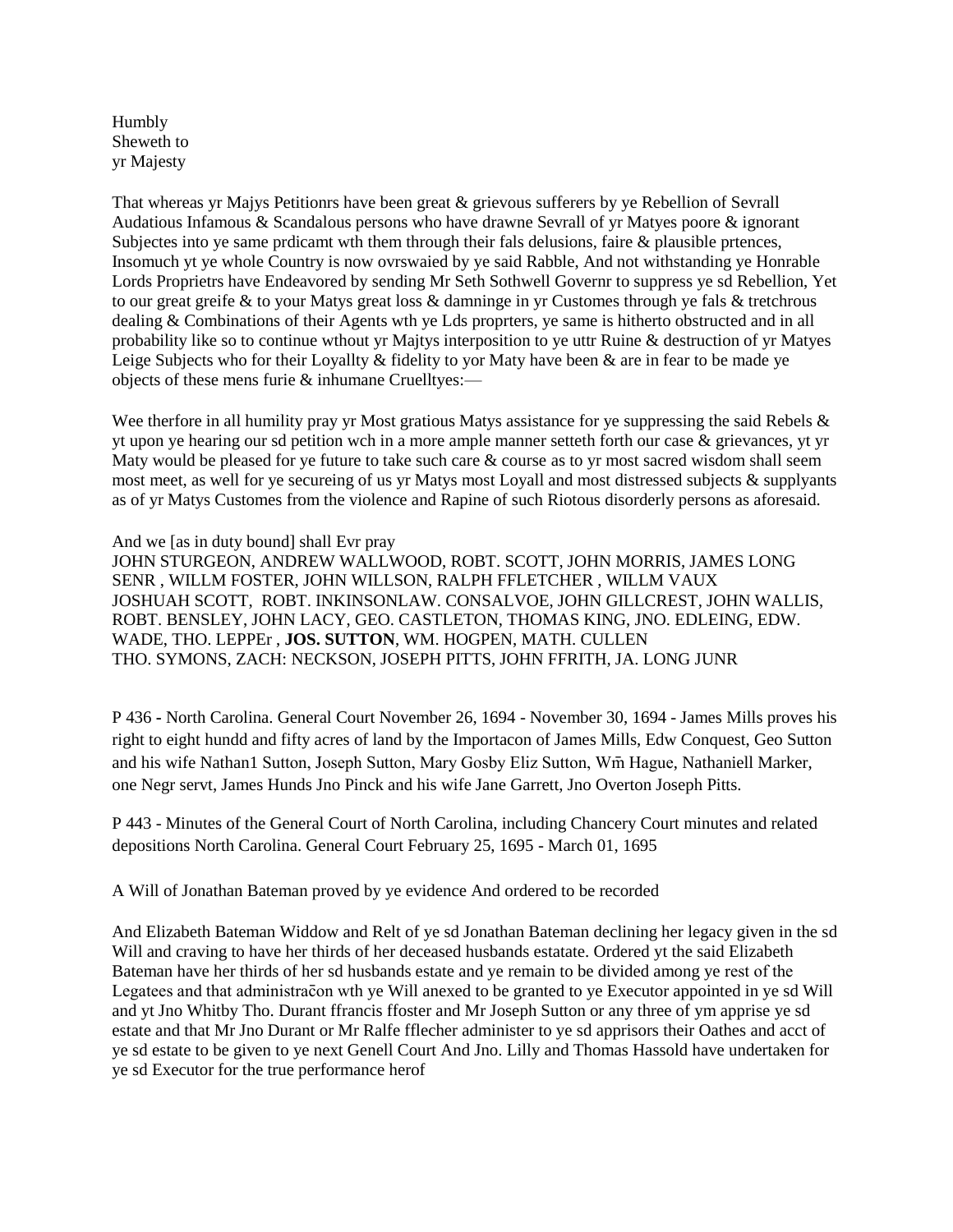P 564 - North Carolina. Precinct Court (Perquimans Precinct) April 14, 1702

Upon A Peticon of Richard Whedby that He Might Chuse Mr ffrancis ffoster His Garden ordered yt Mr ffrancis ffoster take into His Custodie ye Estate of ye Sd Richard Whedby And An Inventory to take of ye

-------------------- page 564 --------------------

Sd Estate And bring to ye Next Court held for Orfens And give bond for ye Estate.

Upon A peticon of Georg Sutten and Nathanell Sutten to Chuse thare Garden ordered that Nathanell Nicholson take Care of George Sutten he Haven Chosen Him for his garden And that Joseph Sutten Juner take Nathanell Sutten Into his Care He Haven Chosen him for his garden.

Upon A Peticon of Debro Whedby that She may Chuse Hir Garden And Shee Chusen of Joseph Sutten Sener

Ordered that ye Sd Sutten take ye Sd Debro Into His Care And Hir Estate Also And An Invetory of Hir Estat to take And bring It to ye Next orfens Cort And give bond for ye Estate

P 621 - North Carolina. Precinct Court (Perquimans Precinct) April 10, 1705

Joseph Sr and Jr were reviewing estates

VOL 11 - P 550 - North Carolina. General Court March 31, 1724 - April 04, 1724

On the petition of Richard Whidbee Extōr of the last Will & Testament of Joseph Sutton of perquimans prect deceased setting forth that the said Joseph by his last will and testament did bequeath & dispose of part of his Estate & desired that the remaining part might be equally divided among his children and praying this Court to appoynt some persons to make an equall division of the same which was granted and Orderd that Richard Ratcliff Saml Charles Samuel Nichols & Joshua Toms or any three of them do make division of the said Estate according to the will of the deceased & as the Law in that case directs.

VOL 5

P 975 – 986 - Report by the Committee of both Houses of the North Carolina General Assembly concerning public accounts North Carolina. General Assembly December 22, 1758

Joseph Sutton was a Member of the General Assembly

VOL 7

P 734 - Regulators' Advertisement No. 9 - Petition from the Regulators concerning public fees

Regulators of North Carolina May 1768 A Joseph in Orange Co signing a petition

VOL 17

P 247 - Account of pay to North Carolina troops in the Continental Army [Abstract] Thomas, Abishai 1793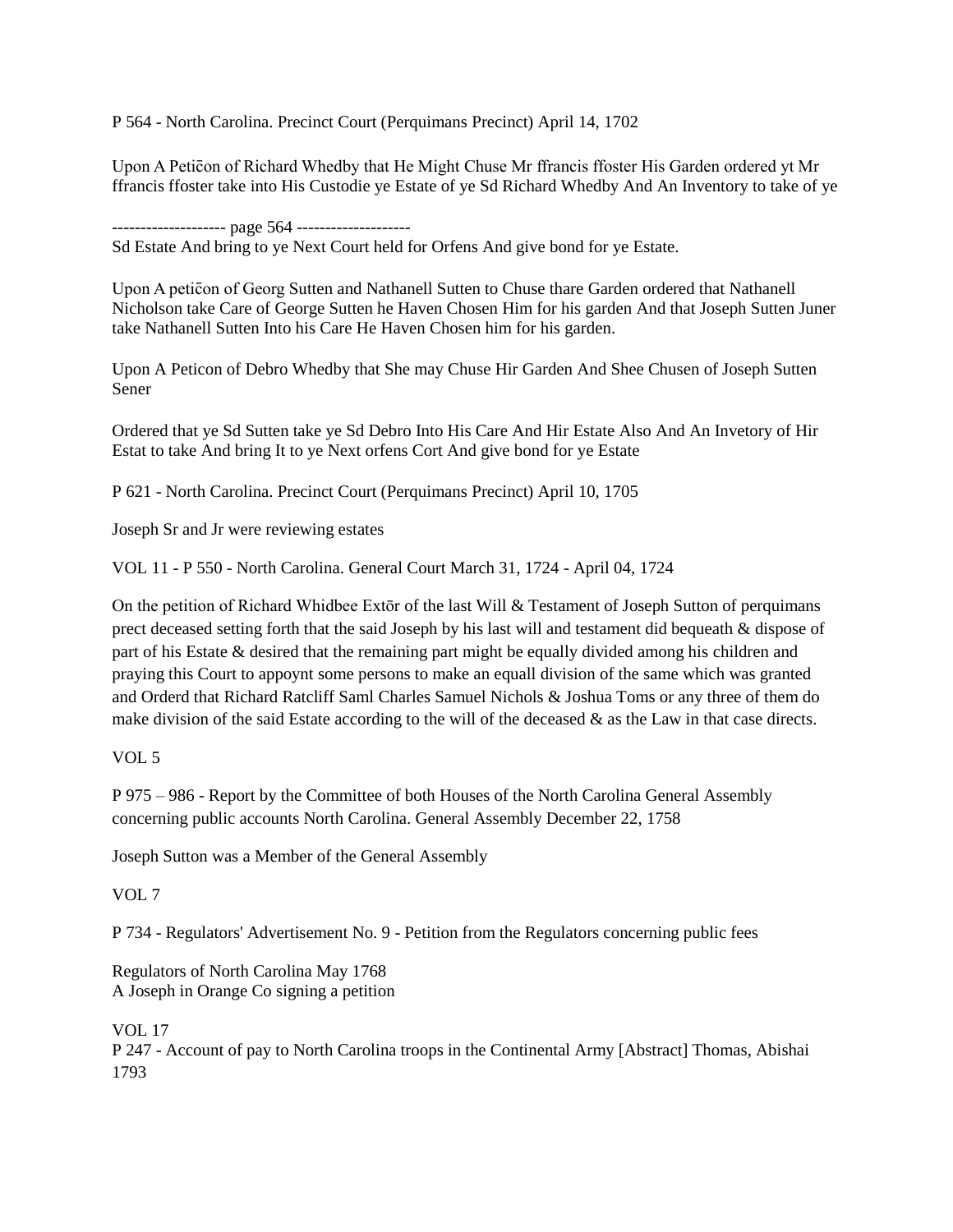Joseph Sutton pd to Benjamin McCullock

VOL 22

P 254 - VOL 22

P 254 - Account of North Carolina income and expenses, including quit rents arrears Allen, Eleazer, 1692-1750 June 12, 1735 - September 29, 1735

Joseph (Minor) No of acres pd 215 - Perq

Joseph – 300 acres - Perq

## **JOSHUA**

VOl 10

P 25 – A Joshua Sutton in Duplin Co in 1775

## **MARY**

VOL 22

P 254 - Account of North Carolina income and expenses, including quit rents arrears Allen, Eleazer, 1692-1750 June 12, 1735 - September 29, 1735

No of acres pd – 64 - Perq

## **NATHANIEL**

VOL 1

P 436 **-** North Carolina. General Court November 26, 1694 - November 30, 1694 - James Mills proves his right to eight hundd and fifty acres of land by the Importacon of James Mills, Edw Conquest, Geo Sutton and his wife Nathan1 Sutton, Joseph Sutton, Mary Gosby Eliz Sutton, Wm Hague, Nathaniell Marker, one Negr servt, James Hunds Jno Pinck and his wife Jane Garrett, Jno Overton Joseph Pitts.

P 564 - North Carolina. Precinct Court (Perquimans Precinct) April 14, 1702

Upon A Peticon of Richard Whedby that He Might Chuse Mr ffrancis ffoster His Garden ordered yt Mr ffrancis ffoster take into His Custodie ye Estate of ye Sd Richard Whedby And An Inventory to take of ye

--------------------- page 564 --------------------

Sd Estate And bring to ye Next Court held for Orfens And give bond for ye Estate.

Upon A peticon of Georg Sutten and Nathanell Sutten to Chuse thare Garden ordered that Nathanell Nicholson take Care of George Sutten he Haven Chosen Him for his garden And that Joseph Sutten Juner take Nathanell Sutten Into his Care He Haven Chosen him for his garden.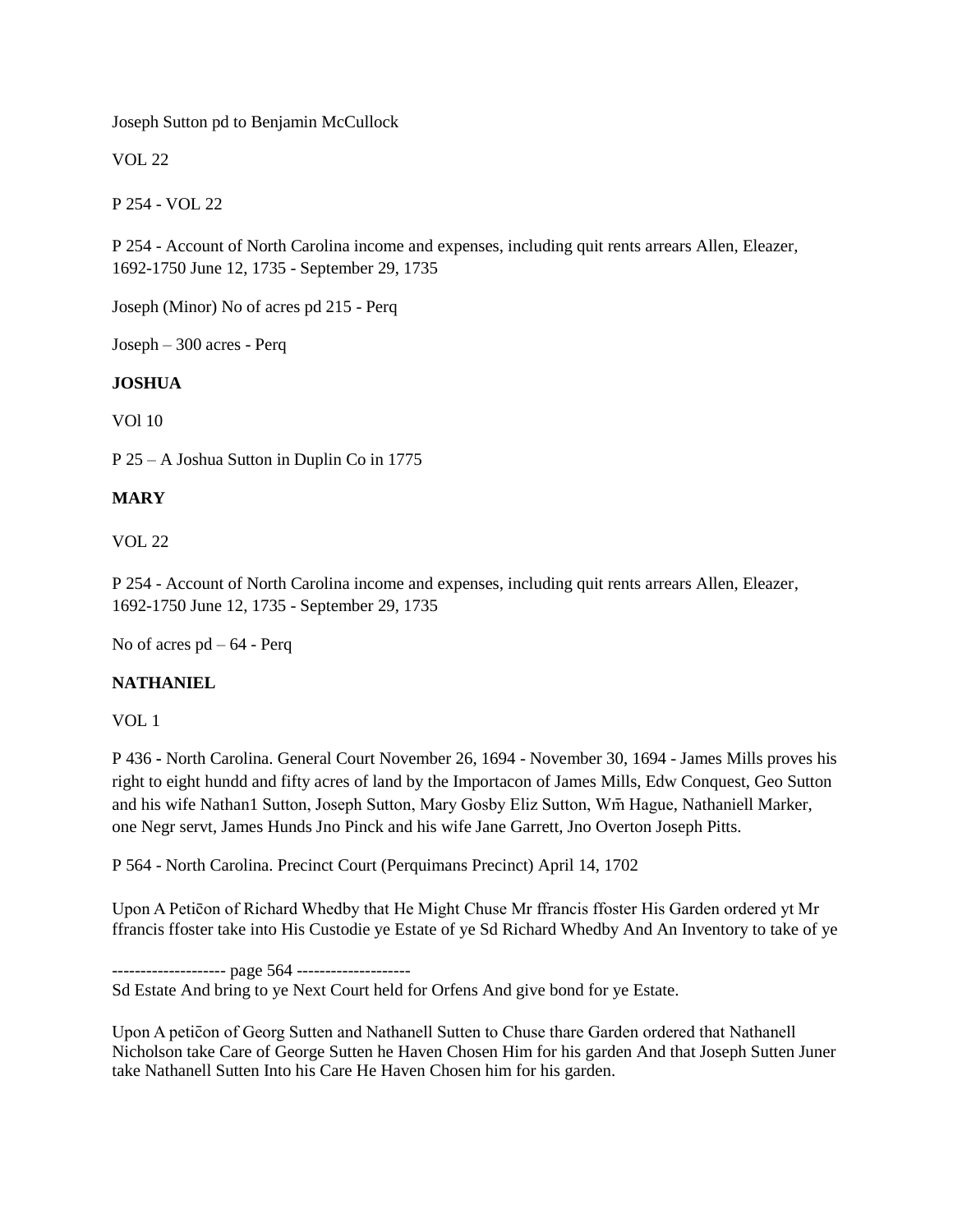Upon A Peticon of Debro Whedby that She may Chuse Hir Garden And Shee Chusen of Joseph Sutten Sener

Ordered that ye Sd Sutten take ye Sd Debro Into His Care And Hir Estate Also And An Invetory of Hir Estat to take And bring It to ye Next orfens Cort And give bond for ye Estate

P 613 - North Carolina. Precinct Court (Perquimans Precinct) - October 10, 1704 Volume 01, Pages 612- 613

Upon Petic on of Nathanl Sutton praying to be appointed Guardian of Richard Sutton Orphan  $\&$  Son of George Sutton deced.

P 626 - North Carolina. Precinct Court (Perquimans Precinct) October 09, 1705 - October 10, 1705

Complt being made to this Court by the orphans of George Sutten deced That Abraham Warren their Guardian hath given them Imoderate Correccon & deprived them of Competent Sustenance,

Orderd That Dennis Macclendon take into his Custody Elizabeth & Deborah Sutten two of the aforesd Orphans & all their reall  $\&$  personall Estate whatsoever  $\&$  be accountable for the same when thereunto legally called.

Orderd that Nathaniel Sutton take into his Care & Custody Richd Sutten one of the aforesd Orphans & all his reall & personall Estate whatsoever & be accountable for the Same when thereunto legally called.

Orderd that A Bond past by Abraham Warren, Samuel Nicholson & James Oats for the aforesd Orphans Estate be null & void to all intents & purposes.

VOL 11- P 550 - North Carolina. General Court March 31, 1724 - April 04, 1724

On the Petition of Sarah Sutton widow relict of George Sutton of perquimons prcinct deceased praying this Court to appoynt indifferent persons to make division of the personall Estate of her said Husband as the Law in that case made directs Orderd that Charles Denman Richard Ratcliff. Richd Skinner and Jonathan Phelps who were appoynted appraisors or any three of them do make division of the said Estate according to the prayer of the petitioner and as the Law in that case made directs

On the petition of Nathaniel Sutton (on the behalf of the heirs of George Sutton late of perquimans prect decd who dyed intestate) praying this Court to appoynt indifferent persons to divide the same as the law directs. Orderd that Charles Denman Richard Ratcliff Richard Skinner & Jonathan phelps who were appointed appraisors of the said Estate or any three of them do make division of the same according to the prayer of the petor as the Law directs.

## **RICHARD**

VOL 1

P 613 - North Carolina. Precinct Court (Perquimans Precinct) - October 10, 1704 Volume 01, Pages 612- 613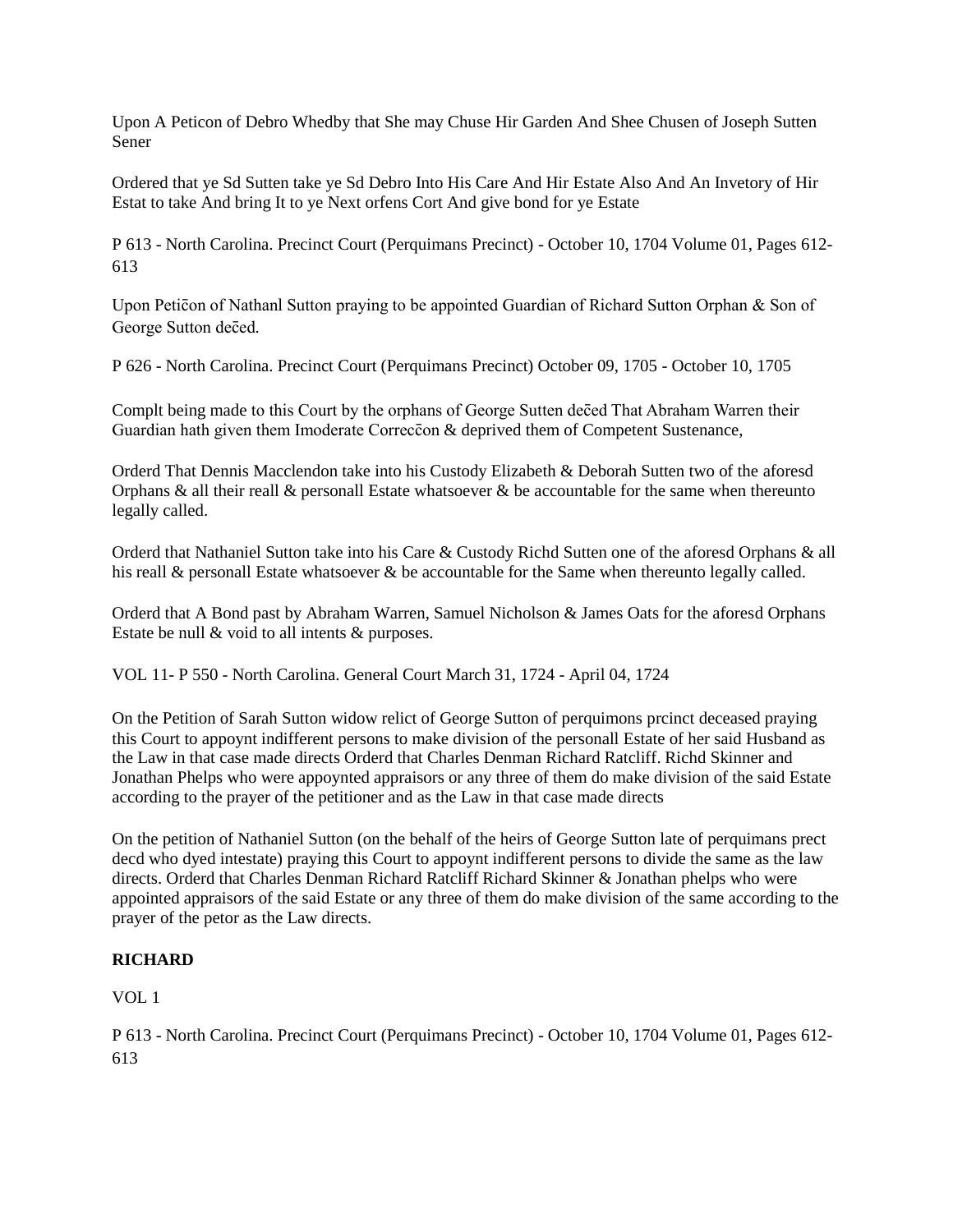Upon Petic on of Nathanl Sutton praying to be appointed Guardian of Richard Sutton Orphan  $\&$  Son of George Sutton deced.

P 626 - North Carolina. Precinct Court (Perquimans Precinct) October 09, 1705 - October 10, 1705

Complt being made to this Court by the orphans of George Sutten deced That Abraham Warren their Guardian hath given them Imoderate Correccon & deprived them of Competent Sustenance,

Orderd That Dennis Macclendon take into his Custody Elizabeth & Deborah Sutten two of the aforesd Orphans & all their reall & personall Estate whatsoever & be accountable for the same when thereunto legally called.

Orderd that Nathaniel Sutton take into his Care & Custody Richd Sutten one of the aforesd Orphans & all his reall & personall Estate whatsoever & be accountable for the Same when thereunto legally called.

Orderd that A Bond past by Abraham Warren, Samuel Nicholson & James Oats for the aforesd Orphans Estate be null & void to all intents & purposes.

VOL 16

P 242 - Letter from Thomas Burke to John Mathews Burke, Thomas, ca. 1747-1783 March 19, 1782

Halifax, March 19th, 1782.

Sir:

I found amongst the papers delivered to me by the gentleman who administered the Government in my absence a letter from Governor Rutledge charging one Richard Sutton, who lately left this

---------------------- page 243 --------------------

State with a number of negroes and Horses, a quantity of Indigo and several waggons and Teams of which he has plundered some of our inhabitants. The Governor requested my assistance in having him secured and sent to South Carolina to be tried for his offences. General Jones, by an order from me, had him apprehended, and I now send him under the care of Captain Bleves and Arthur, two officers of the Division commanded by General St. Clair, who are on their march to camp, to be delivered to you or to General Greene's orders, who will no doubt cause him to be sent to you.

He had with him two waggons and teams, which are now in the possession of Major Robert Peebles, who apprehended him, but nothing else was found in possession, except some cash which was restored to him.

I have reason to believe that many negroes from your State have been sold by this man, and some persons with whom he is connected to persons residing in Virginia and on the Northern border of this State, and that some villainous practices are now carried on by some of them who have been so depraved as to take advantage of the distress and derangement of your country. Major Peebles informs me that he can trace many of the negroes who say they were plundered, and probably through his vigilance much of the mischief might be unravelled and many good men restored to their property.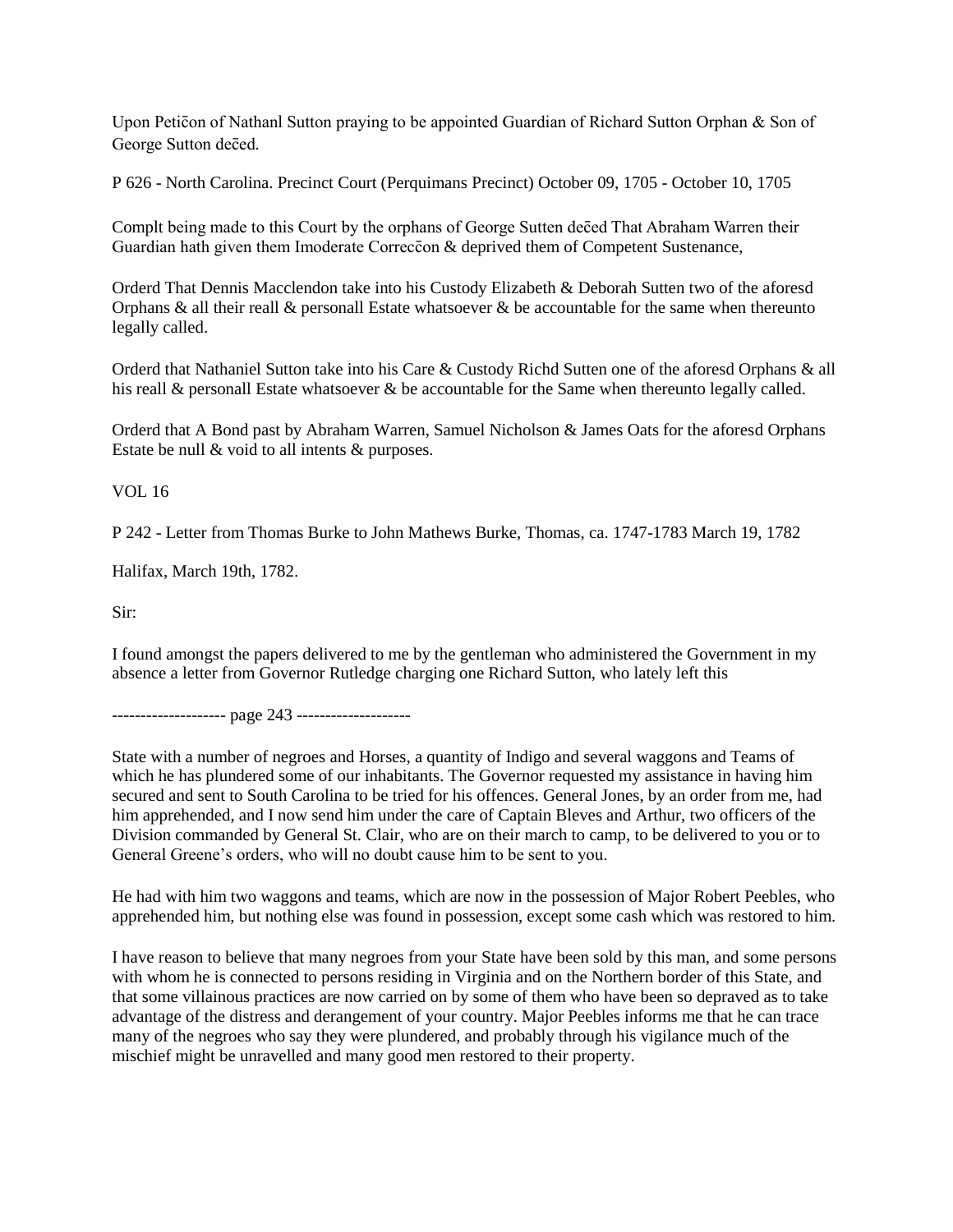I should be very happy in having it in my power to give effectual assistance for preventing and punishing injuries of this ungenerous atrocious nature and for recovering the property of good men, who have surely suffered more than could be wished from the ravages of the Enemy, and I doubt not, that if in every State, a strict eye was kept upon the persons who deal in Negroes, the practice would stop through the despair of impunity.

I am, with Esteem and Regard, Your Obt. Servant, THOS. BURKE.

VOL 16

P 550 - Letter from Thomas Burke to Robert Peebles Burke, Thomas, ca. 1747-1783

March 19, 1782

Sir:

You are to keep in Custody two Waggons and Teams taken from Richard Sutton who was apprehended on the application of the Governor of South Carolina until you receive my further orders or those of the Governor of the time being.

THOS. BURKE.

## **ROBERT**

VOL 1

P 550 - North Carolina. Precinct Court (Perquimans Precinct) October 14, 1701

Robart Sutton And Elizabeth His Wife Acknowledg A deed of Sale for Land to Esay Albertson

NOTE: Doubt this was Robert but not sure who it was

## **SAMUEL**

Vol 6

P 743 - Report by the Committee of both Houses of the North Carolina General Assembly concerning public claims North Carolina. General Assembly December 09, 1762

Samuel Sutten Sheriff of Perquimons County was allowed his Claim of ten pounds for his Salary as Sheriff for the year 1760, having fully accounted with the Treasurer for that year; to be paid to Andrew Knox as p Order

## **SARAH**

VOL 1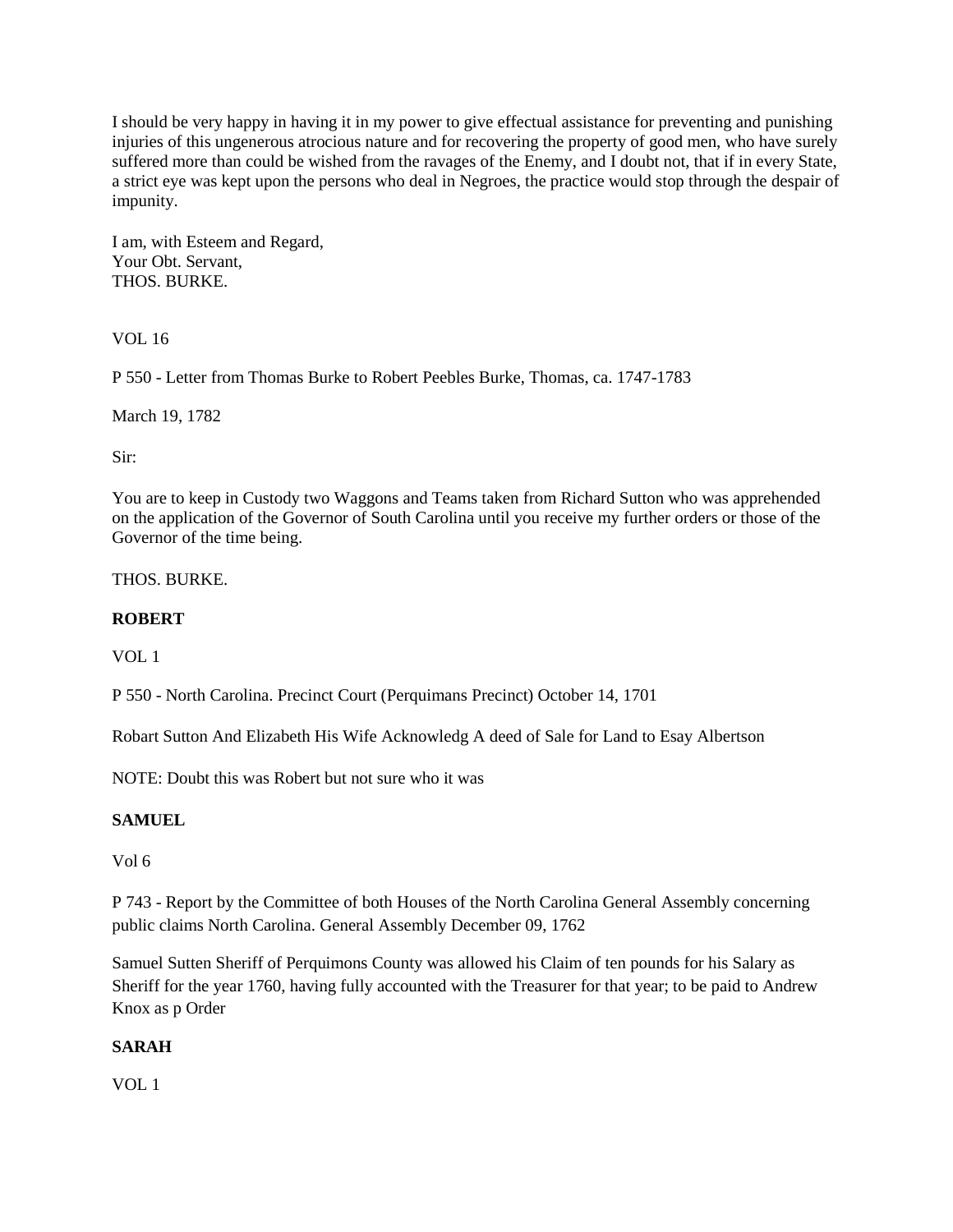P 436 **-** North Carolina. General Court

November 26, 1694 - November 30, 1694 - James Mills proves his right to eight hundd and fifty acres of land by the Importacon of James Mills, Edw Conquest, Geo Sutton and his wife Nathan1 Sutton, Joseph Sutton, Mary Gosby Eliz Sutton, Wm Hague, Nathaniell Marker, one Negr servt, James Hunds Jno Pinck and his wife Jane Garrett, Jno Overton Joseph Pitts.

VOL 11 - P 550 - North Carolina. General Court March 31, 1724 - April 04, 1724

P 550 - On the Petition of Sarah Sutton widow relict of George Sutton of perquimons prcinct deceased praying this Court to appoynt indifferent persons to make division of the personall Estate of her said Husband as the Law in that case made directs Orderd that Charles Denman Richard Ratcliff. Richd Skinner and Jonathan Phelps who were appoynted appraisors or any three of them do make division of the said Estate according to the prayer of the petitioner and as the Law in that case made directs

On the petition of Nathaniel Sutton (on the behalf of the heirs of George Sutton late of perquimans prect decd who dyed intestate) praying this Court to appoynt indifferent persons to divide the same as the law directs. Orderd that Charles Denman Richard Ratcliff Richard Skinner & Jonathan phelps who were appointed appraisors of the said Estate or any three of them do make division of the same according to the prayer of the petor as the Law directs.

# **THOMAS**

VOL 4

P 522 - Minutes of the Lower House of the North Carolina General Assembly North Carolina. General Assembly February 05, 1740 - February 27, 1740

Bertie & Edgecombe jurymen – John and Thomas Sutton

P 766 - Minutes of the North Carolina Governor's Council North Carolina. Council April 04, 1745 - April 20, 1745

Petition for patents - Thomas Sutton 200 Do (Note the one before it was for Craven Co)

P 332 - Minutes of the North Carolina Governor's Council North Carolina. Council June 27, 1738 - July 01, 1738

29th June 1738 Present as before.

Read the Petition of Robert Forster for a resurvey of a tract of Land on Wiccon in Bertie late Thos Suttons praying a grant of the Surplusage. Granted

VOL 22

P 320 - Roster of Lewis Bryan's company of the Craven County Militia Bryan, Lewis October 25, 1754 - A List of the Company of foot from Mr. James Mackilwean's mill on Maule's Run and upwards to ye County Line Between Craven and Johnston Counties: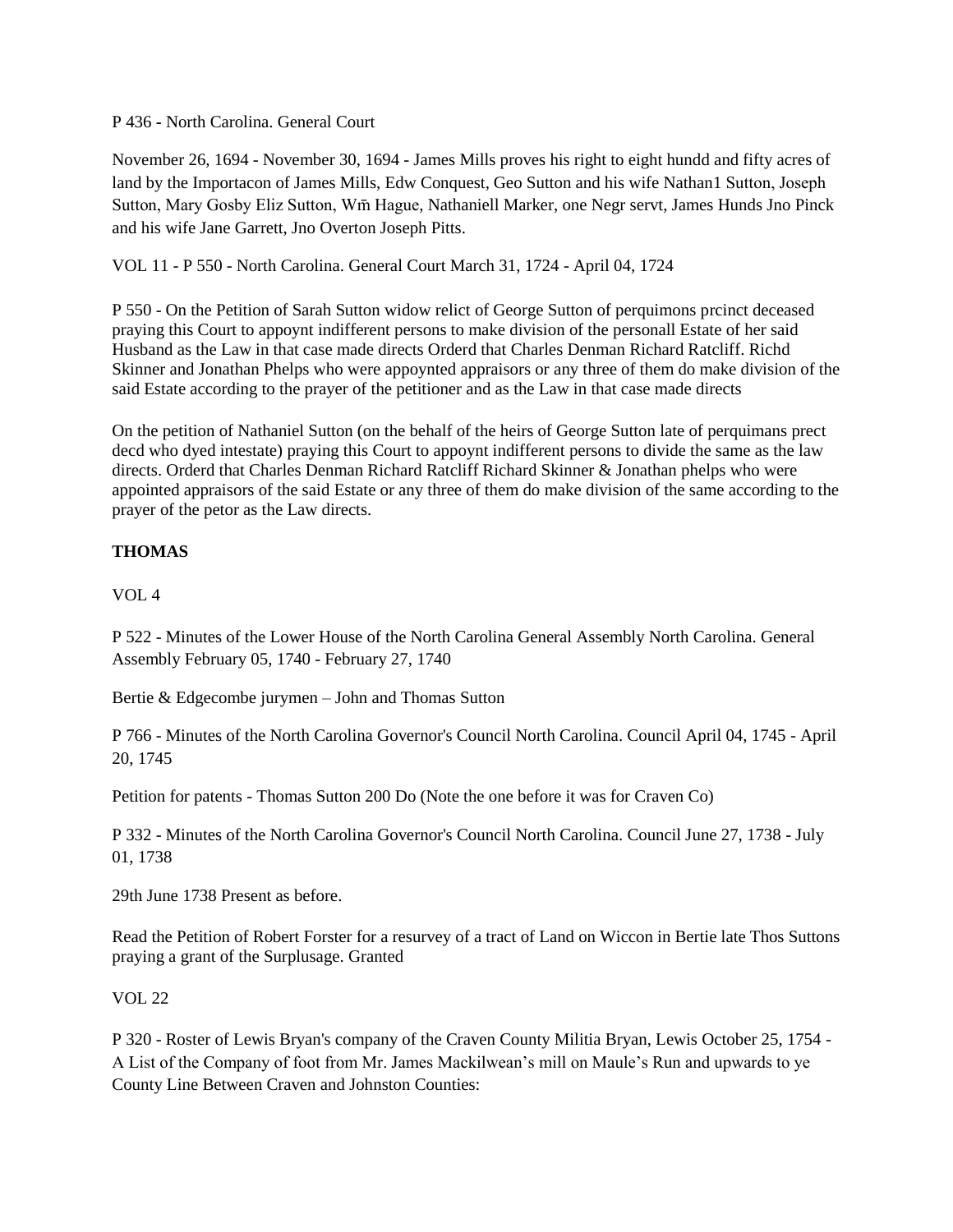Thomas Sutton

P 486 – a Thomas Sutton in Granville Co Militia

# **GOSBY**

VOL 1

P 436 **-** James Mills proves his right to eight hundd and fifty acres of land by the Importacon of James Mills, Edw Conquest, Geo Sutton and his wife Nathan1 Sutton, Joseph Sutton, Mary Gosby Eliz Sutton, Wm Hague, Nathaniell Marker, one Negr servt, James Hunds Jno Pinck and his wife Jane Garrett, Jno Overton Joseph Pitts.

P 394 - AT A COURT HOLDEN AT THE HOUSE OF DIANA FFOSTERS—THE FFIRST MUNDAY IN FFEBRUARY ANNo DO. 1693-4 - Hannah Gosby has entered nine Rights Jno. Gosby Jno Anderson John Kinsey Richard Waterlow Kathrine Kinsey Jean Anderson & 3 hands from Jno Northcoate Joseph Hepworth Jeremiah White & Henry Clay senr in all nine Rights

P 396 - John Northcoate has proved his Rights being Henry Clay Senr Mary Clay Henry Clay Junr Precilla Clay two Servants Joshua Hepworth Jeremiah White John Northcoate. Three of these rights are sold to Hannah Gosby being in the whole Seven Rights

# **BARROW**

VOL 1

P 394 - AT A COURT HOLDEN AT THE HOUSE OF DIANA FFOSTERS—THE FFIRST MUNDAY IN FFEBRUARY ANNo DO. 1693-4 - John Barrow proves three rights by importation Robert Tester Simon Smith and a negroe Jean

# **MACCLENDON**

VOL 1

P 626 - North Carolina. Precinct Court (Perquimans Precinct) October 09, 1705 - October 10, 1705

Complt being made to this Court by the orphans of George Sutten deced That Abraham Warren their Guardian hath given them Imoderate Correccon  $\&$  deprived them of Competent Sustenance,

Orderd That Dennis Macclendon take into his Custody Elizabeth & Deborah Sutten two of the aforesd Orphans & all their reall & personall Estate whatsoever & be accountable for the same when thereunto legally called.

Orderd that Nathaniel Sutton take into his Care & Custody Richd Sutten one of the aforesd Orphans & all his reall & personall Estate whatsoever & be accountable for the Same when thereunto legally called.

Orderd that A Bond past by Abraham Warren, Samuel Nicholson & James Oats for the aforesd Orphans Estate be null & void to all intents & purposes.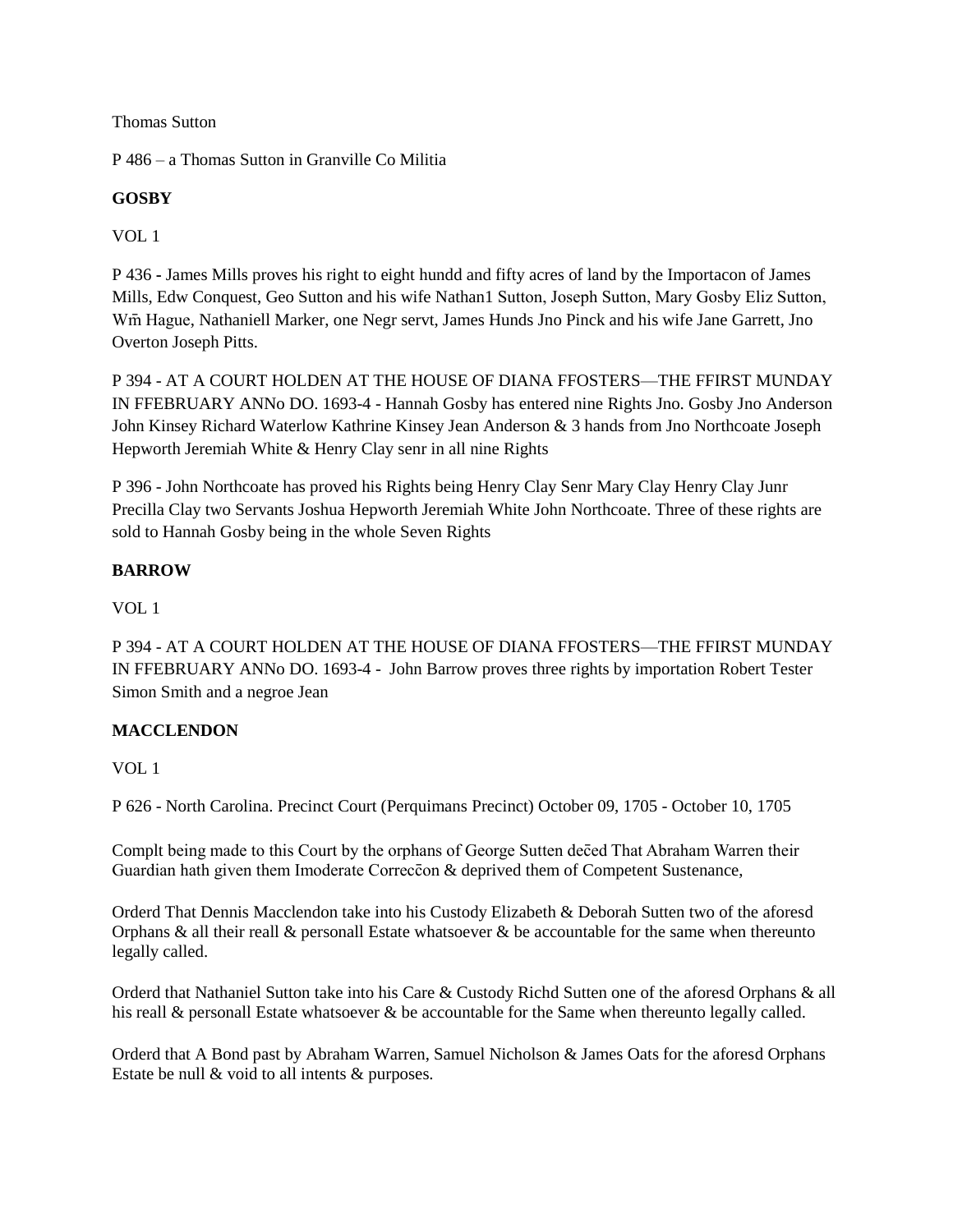P 621 - North Carolina. Precinct Court (Perquimans Precinct) April 10, 1705

Upon petic on of Henry Bonner praying the Estate of Deborah Whitby his now wife out of the hands of Dennis Macclendon Guardian of the Sd Deborah.

Orderd that Dennis Macclendon deliver unto the peticonr all the Estate of Deborah the peticonrs now wife into the hands & Custody of the peticonr.

P 479 - AT A COURT HOLDEN FOR THIS PrCINCT AT Ye HOUS OF THOMAS NICHOLS THE SECONT MONDAY IN JANERUARY 1696-7

Denis Meclenden proved aleven Rits Whoes Names are under Wretten viz himselfe Charles Cafen Mary his Wife Margaret Dun Dennes Dun Rebecka Carpender Elisabeth Mackclenden Brient Mackclenden Dennes Mackclenden ffrancis Mackclenden Thomas Mackclenden

#### **WHEDBEE**

Some already above including page 564

P -564 - April 1702 - Upon A Peticon of Richard Whedby that He Might Chuse Mr ffrancis ffoster His Garden ordered yt Mr ffrancis ffoster take into His Custodie ye Estate of ye Sd Richard Whedby And An Inventory to take of ye

Joseph Sutten sener vars Denis Macklenden and Debro His Wife

In a plea of ye Case for the Estate of Debro Whedby given by A ded egift given by Hir ffather John Whedby ye Saide Mackclenden is ordered to deliver ye Sd Estate in Kinde as It was given Ales Excecution.

P 566 0 Nov 1702 - Mr ffrancis ffoster haven thrown up His Gardener Ship of Richard Whedby ordered that the Sd ffrancis ffoster be Steward of the Sd Richard Whedby And His Estate.

P 605 - Att a Court held att the House of Captn James Coles in Pequimins River the eleventh day of January Anno Dni 170¾

Upon peticon of Deborah Witby praying to live wth Richd Whitby & to be releas'd from her Guardian  $\&$ proffers Dennis Macclendon to be her Security to Save the Court harmlesse which is accepted—it is Soe Orderd.

P 611 - Pequimins—ss Att a Court held att the House of Dennis Macclendon in Pequimins River ye 11th Day of July Anno Dni 1704

Thomas Norcom & Nathaniel Nicholson having given bond for the Security of Deborah Whitbys Estate Orderd that they be discharged from the Sd Bond and that the Sd Bond be null & void

P 621 - North Carolina. Precinct Court (Perquimans Precinct) April 10, 1705 John Falconar.

Upon petic on of Henry Bonner praying the Estate of Deborah Whitby his now wife out of the hands of Dennis Macclendon Guardian of the Sd Deborah.